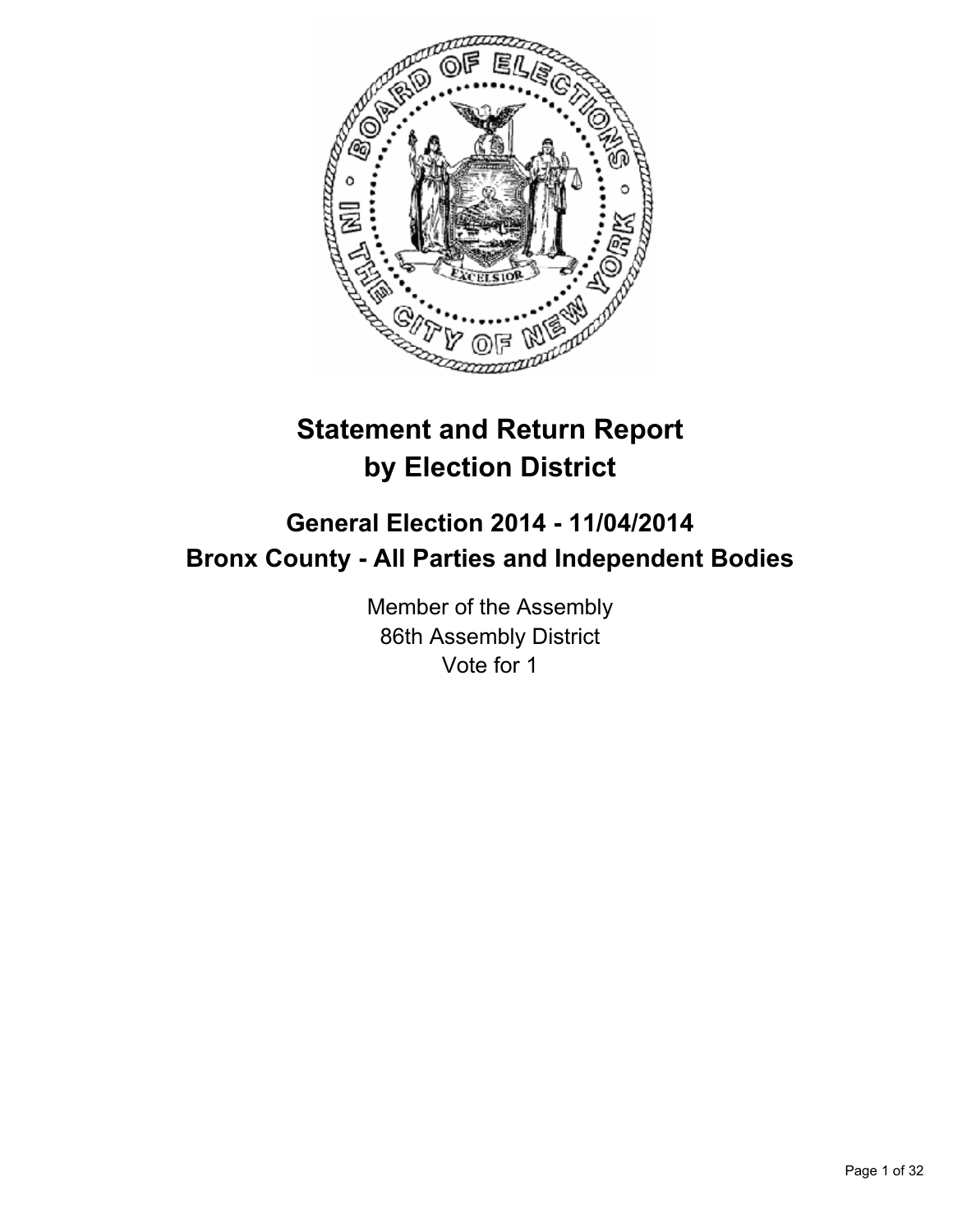

| PUBLIC COUNTER                                           | 173 |
|----------------------------------------------------------|-----|
| <b>EMERGENCY</b>                                         | 0   |
| ABSENTEE/MILITARY                                        | 1   |
| <b>FEDERAL</b>                                           | 0   |
| <b>SPECIAL PRESIDENTIAL</b>                              | 0   |
| <b>AFFIDAVIT</b>                                         | 0   |
| <b>Total Ballots</b>                                     | 174 |
| Less - Inapplicable Federal/Special Presidential Ballots | 0   |
| <b>Total Applicable Ballots</b>                          | 174 |
| VICTOR M. PICHARDO (DEMOCRATIC)                          | 166 |
| <b>RENE SANTOS (REPUBLICAN)</b>                          | 0   |
| JOSE MARTE (CONSERVATIVE)                                | 0   |
| VICTOR M. PICHARDO (WORKING FAMILIES)                    | 0   |
| <b>Total Votes</b>                                       | 166 |
| Unrecorded                                               | 8   |

| <b>PUBLIC COUNTER</b>                                    | 136 |
|----------------------------------------------------------|-----|
| <b>EMERGENCY</b>                                         | 0   |
| ABSENTEE/MILITARY                                        | 6   |
| <b>FEDERAL</b>                                           | 0   |
| SPECIAL PRESIDENTIAL                                     | 0   |
| AFFIDAVIT                                                | 5   |
| <b>Total Ballots</b>                                     | 147 |
| Less - Inapplicable Federal/Special Presidential Ballots | 0   |
| <b>Total Applicable Ballots</b>                          | 147 |
| VICTOR M. PICHARDO (DEMOCRATIC)                          | 126 |
| <b>RENE SANTOS (REPUBLICAN)</b>                          | 3   |
| JOSE MARTE (CONSERVATIVE)                                | 2   |
| VICTOR M. PICHARDO (WORKING FAMILIES)                    | 4   |
| <b>Total Votes</b>                                       | 135 |
| Unrecorded                                               | 12  |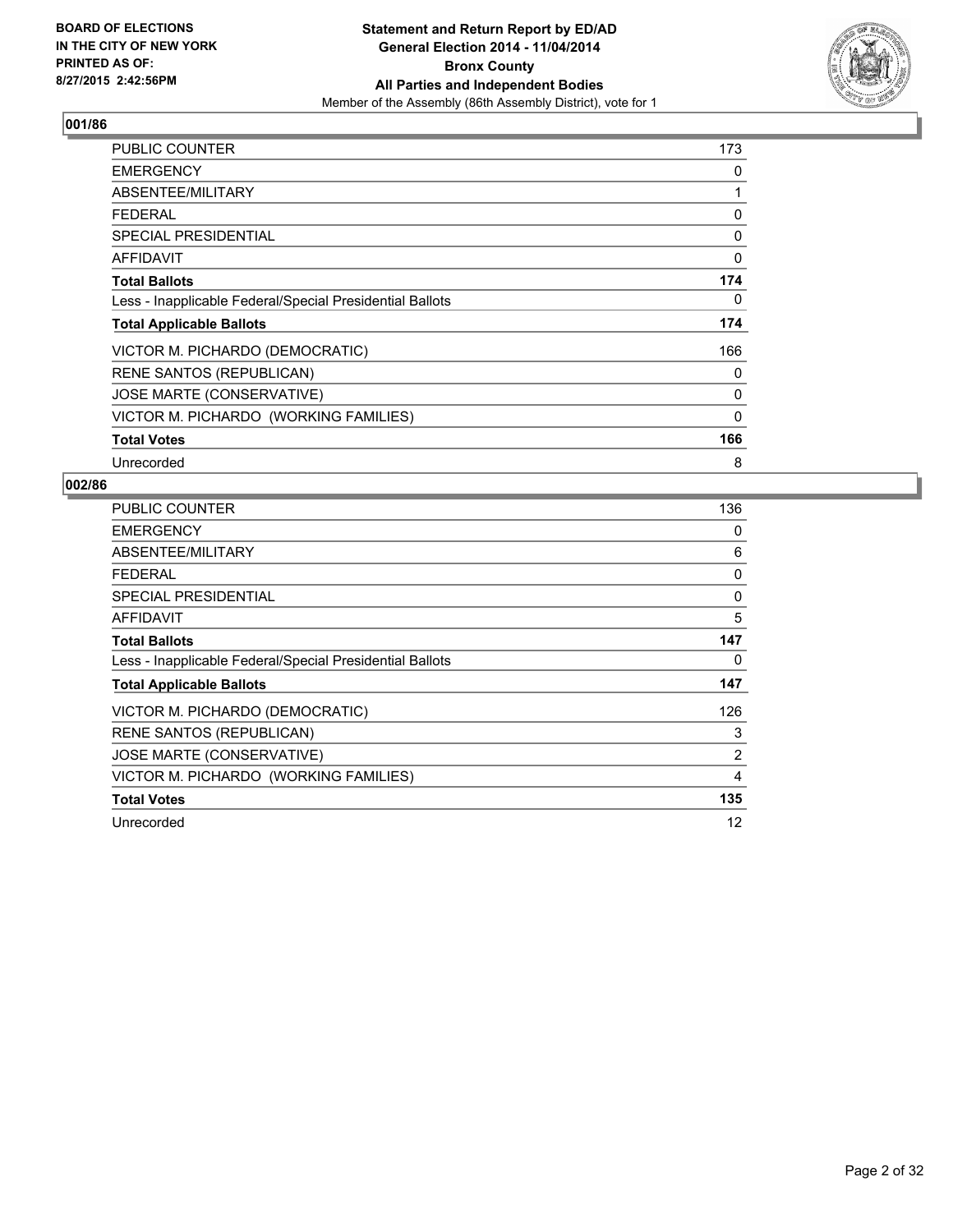

| <b>PUBLIC COUNTER</b>                                    | 168 |
|----------------------------------------------------------|-----|
| <b>EMERGENCY</b>                                         | 0   |
| ABSENTEE/MILITARY                                        | 7   |
| <b>FEDERAL</b>                                           | 1   |
| SPECIAL PRESIDENTIAL                                     | 0   |
| <b>AFFIDAVIT</b>                                         | 5   |
| <b>Total Ballots</b>                                     | 181 |
| Less - Inapplicable Federal/Special Presidential Ballots | (1) |
| <b>Total Applicable Ballots</b>                          | 180 |
| VICTOR M. PICHARDO (DEMOCRATIC)                          | 145 |
| <b>RENE SANTOS (REPUBLICAN)</b>                          | 10  |
| JOSE MARTE (CONSERVATIVE)                                | 1   |
| VICTOR M. PICHARDO (WORKING FAMILIES)                    | 2   |
| <b>HECTOR RAMIREZ (WRITE-IN)</b>                         | 1   |
| <b>Total Votes</b>                                       | 159 |
| Unrecorded                                               | 21  |

| <b>PUBLIC COUNTER</b>                                    | 82 |
|----------------------------------------------------------|----|
| <b>EMERGENCY</b>                                         | 0  |
| ABSENTEE/MILITARY                                        | 3  |
| <b>FEDERAL</b>                                           | 0  |
| <b>SPECIAL PRESIDENTIAL</b>                              | 0  |
| <b>AFFIDAVIT</b>                                         | 5  |
| <b>Total Ballots</b>                                     | 90 |
| Less - Inapplicable Federal/Special Presidential Ballots | 0  |
| <b>Total Applicable Ballots</b>                          | 90 |
| VICTOR M. PICHARDO (DEMOCRATIC)                          | 74 |
| <b>RENE SANTOS (REPUBLICAN)</b>                          | 7  |
| JOSE MARTE (CONSERVATIVE)                                | 0  |
| VICTOR M. PICHARDO (WORKING FAMILIES)                    | 1  |
| <b>Total Votes</b>                                       | 82 |
| Unrecorded                                               | 8  |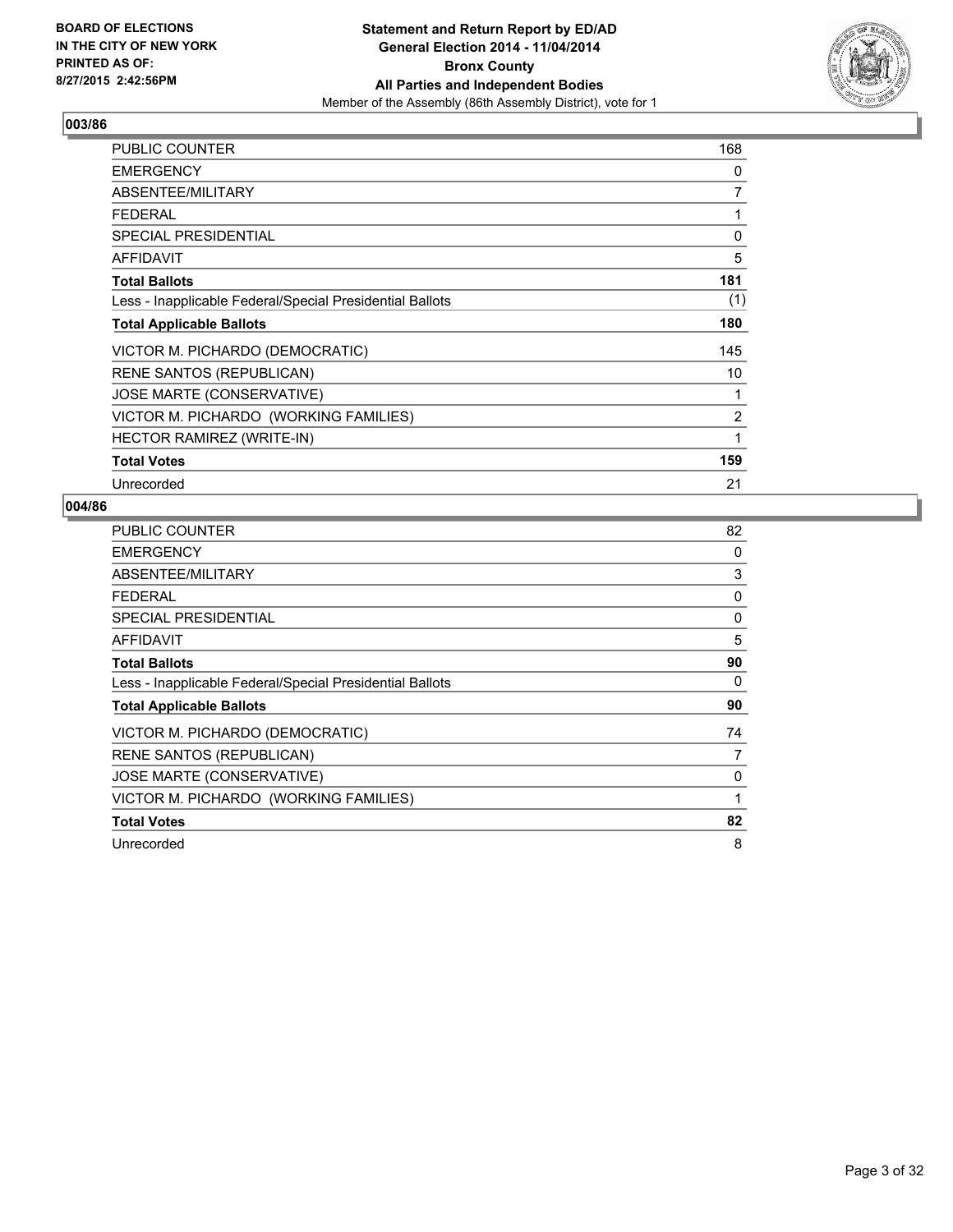

| PUBLIC COUNTER                                           | 119 |
|----------------------------------------------------------|-----|
| <b>EMERGENCY</b>                                         | 0   |
| ABSENTEE/MILITARY                                        | 1   |
| <b>FEDERAL</b>                                           | 0   |
| <b>SPECIAL PRESIDENTIAL</b>                              | 0   |
| <b>AFFIDAVIT</b>                                         | 1   |
| <b>Total Ballots</b>                                     | 121 |
| Less - Inapplicable Federal/Special Presidential Ballots | 0   |
| <b>Total Applicable Ballots</b>                          | 121 |
| VICTOR M. PICHARDO (DEMOCRATIC)                          | 105 |
| <b>RENE SANTOS (REPUBLICAN)</b>                          | 1   |
| JOSE MARTE (CONSERVATIVE)                                | 0   |
| VICTOR M. PICHARDO (WORKING FAMILIES)                    | 3   |
| <b>Total Votes</b>                                       | 109 |
| Unrecorded                                               | 12  |

| <b>PUBLIC COUNTER</b>                                    | 114 |
|----------------------------------------------------------|-----|
| <b>EMERGENCY</b>                                         | 0   |
| ABSENTEE/MILITARY                                        | 5   |
| <b>FEDERAL</b>                                           | 0   |
| SPECIAL PRESIDENTIAL                                     | 0   |
| <b>AFFIDAVIT</b>                                         | 4   |
| <b>Total Ballots</b>                                     | 123 |
| Less - Inapplicable Federal/Special Presidential Ballots | 0   |
| <b>Total Applicable Ballots</b>                          | 123 |
| VICTOR M. PICHARDO (DEMOCRATIC)                          | 94  |
| RENE SANTOS (REPUBLICAN)                                 | 7   |
| JOSE MARTE (CONSERVATIVE)                                | 1   |
| VICTOR M. PICHARDO (WORKING FAMILIES)                    | 10  |
| <b>Total Votes</b>                                       | 112 |
| Unrecorded                                               | 11  |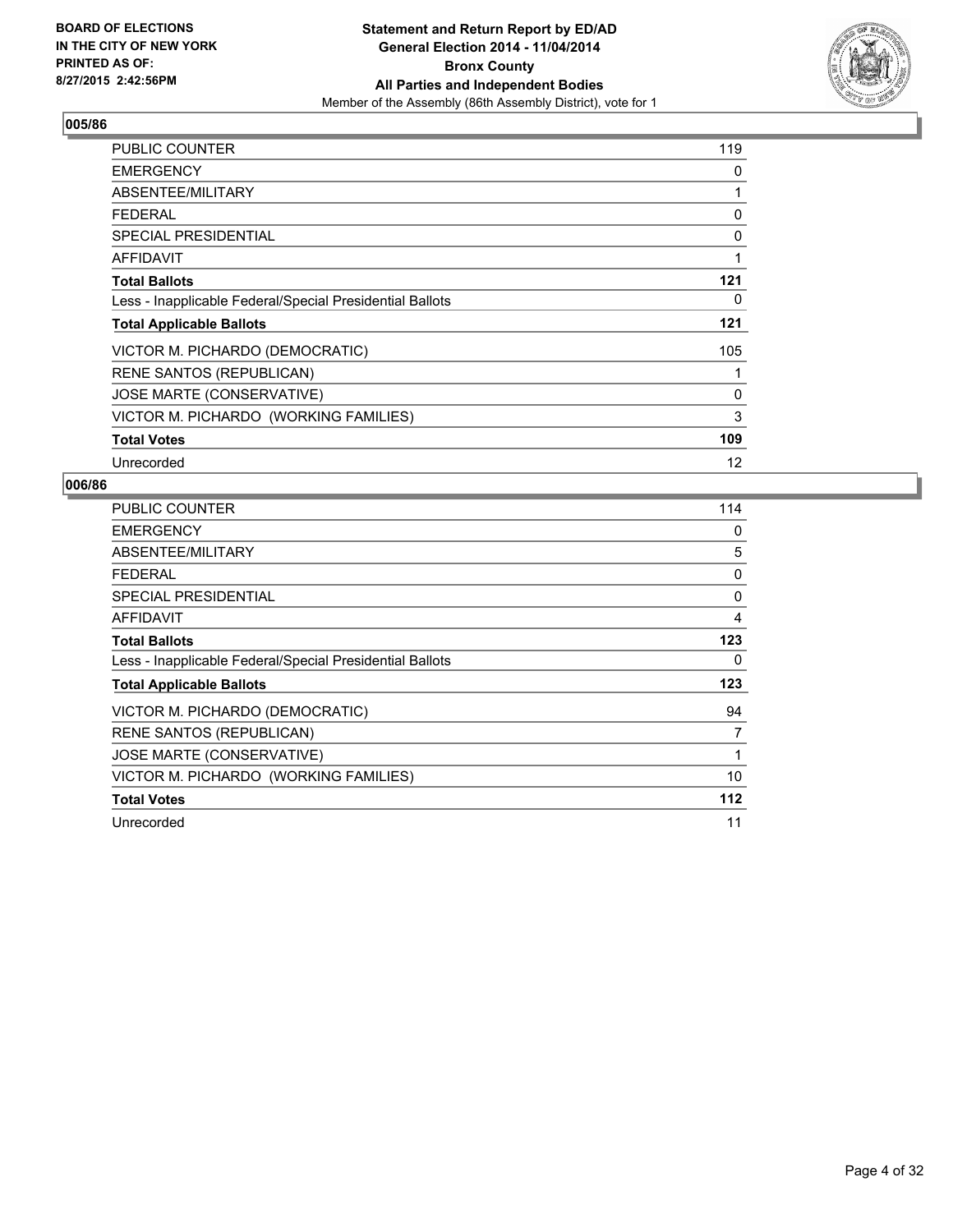

| <b>PUBLIC COUNTER</b>                                    | 130 |
|----------------------------------------------------------|-----|
| <b>EMERGENCY</b>                                         | 0   |
| ABSENTEE/MILITARY                                        | 1   |
| <b>FEDERAL</b>                                           | 0   |
| <b>SPECIAL PRESIDENTIAL</b>                              | 0   |
| <b>AFFIDAVIT</b>                                         | 1   |
| <b>Total Ballots</b>                                     | 132 |
| Less - Inapplicable Federal/Special Presidential Ballots | 0   |
| <b>Total Applicable Ballots</b>                          | 132 |
| VICTOR M. PICHARDO (DEMOCRATIC)                          | 112 |
| RENE SANTOS (REPUBLICAN)                                 | 4   |
| JOSE MARTE (CONSERVATIVE)                                | 3   |
| VICTOR M. PICHARDO (WORKING FAMILIES)                    | 4   |
| <b>HECTOR RAMIREZ (WRITE-IN)</b>                         | 1   |
| UNATTRIBUTABLE WRITE-IN (WRITE-IN)                       |     |
| <b>Total Votes</b>                                       | 125 |
| Unrecorded                                               | 7   |

| <b>PUBLIC COUNTER</b>                                    | 193            |
|----------------------------------------------------------|----------------|
| <b>EMERGENCY</b>                                         | 0              |
| ABSENTEE/MILITARY                                        | $\overline{2}$ |
| <b>FEDERAL</b>                                           | 0              |
| <b>SPECIAL PRESIDENTIAL</b>                              | 0              |
| <b>AFFIDAVIT</b>                                         | 4              |
| <b>Total Ballots</b>                                     | 199            |
| Less - Inapplicable Federal/Special Presidential Ballots | 0              |
| <b>Total Applicable Ballots</b>                          | 199            |
| VICTOR M. PICHARDO (DEMOCRATIC)                          | 160            |
| <b>RENE SANTOS (REPUBLICAN)</b>                          | 16             |
| JOSE MARTE (CONSERVATIVE)                                |                |
| VICTOR M. PICHARDO (WORKING FAMILIES)                    | 7              |
| <b>Total Votes</b>                                       | 184            |
| Unrecorded                                               | 15             |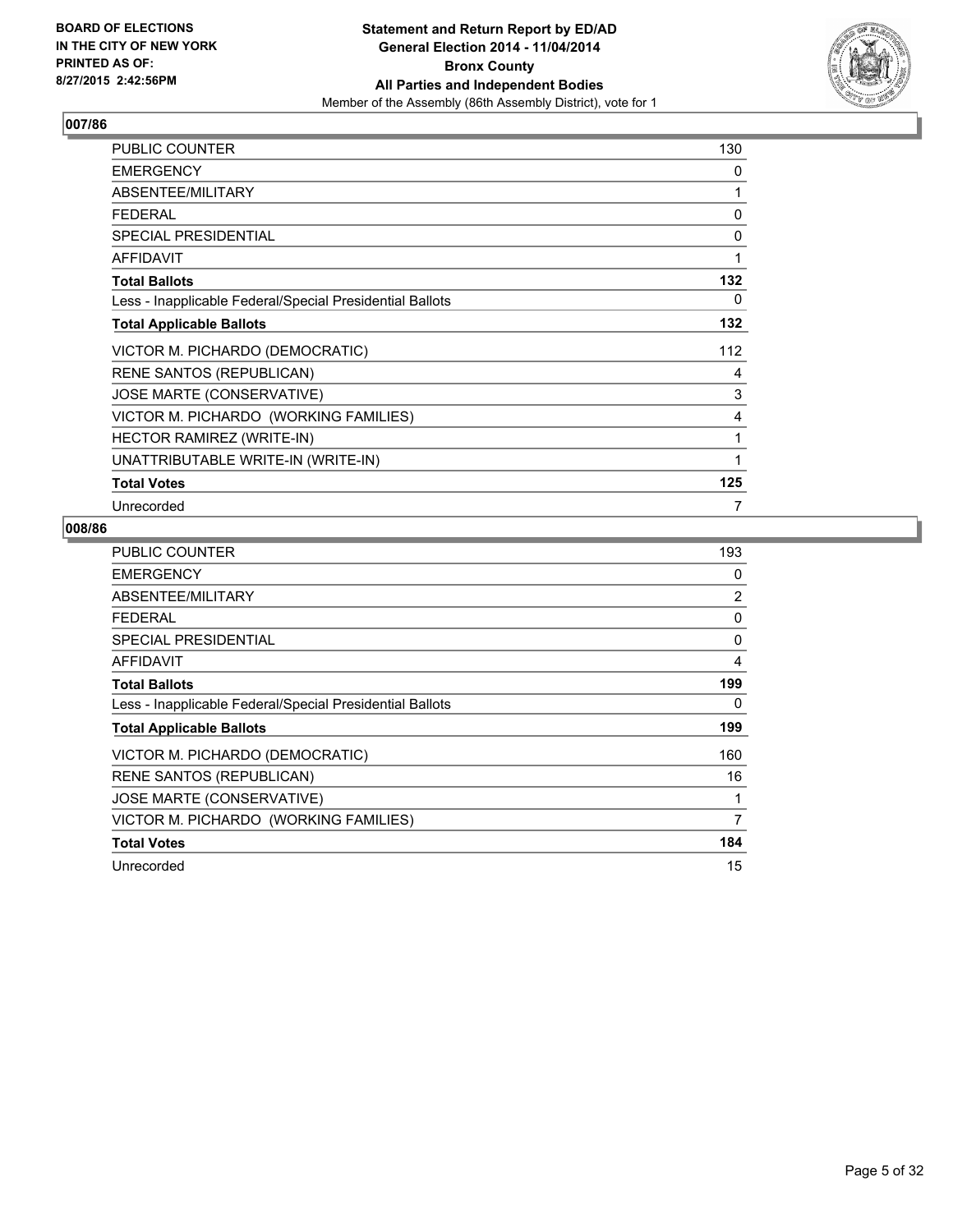

| <b>PUBLIC COUNTER</b>                                    | 128 |
|----------------------------------------------------------|-----|
| <b>EMERGENCY</b>                                         | 0   |
| ABSENTEE/MILITARY                                        | 4   |
| <b>FEDERAL</b>                                           | 0   |
| <b>SPECIAL PRESIDENTIAL</b>                              | 0   |
| <b>AFFIDAVIT</b>                                         | 4   |
| <b>Total Ballots</b>                                     | 136 |
| Less - Inapplicable Federal/Special Presidential Ballots | 0   |
| <b>Total Applicable Ballots</b>                          | 136 |
| VICTOR M. PICHARDO (DEMOCRATIC)                          | 114 |
| <b>RENE SANTOS (REPUBLICAN)</b>                          | 5   |
| JOSE MARTE (CONSERVATIVE)                                | 0   |
| VICTOR M. PICHARDO (WORKING FAMILIES)                    | 6   |
| <b>Total Votes</b>                                       | 125 |
| Unrecorded                                               | 11  |

| <b>PUBLIC COUNTER</b>                                    | 93             |
|----------------------------------------------------------|----------------|
| <b>EMERGENCY</b>                                         | 0              |
| ABSENTEE/MILITARY                                        | $\overline{2}$ |
| <b>FEDERAL</b>                                           | 0              |
| <b>SPECIAL PRESIDENTIAL</b>                              | 0              |
| AFFIDAVIT                                                | 1              |
| <b>Total Ballots</b>                                     | 96             |
| Less - Inapplicable Federal/Special Presidential Ballots | 0              |
| <b>Total Applicable Ballots</b>                          | 96             |
| VICTOR M. PICHARDO (DEMOCRATIC)                          | 82             |
| <b>RENE SANTOS (REPUBLICAN)</b>                          | 0              |
| JOSE MARTE (CONSERVATIVE)                                | 2              |
| VICTOR M. PICHARDO (WORKING FAMILIES)                    | 3              |
| UNATTRIBUTABLE WRITE-IN (WRITE-IN)                       | 1              |
| <b>Total Votes</b>                                       | 88             |
| Unrecorded                                               | 8              |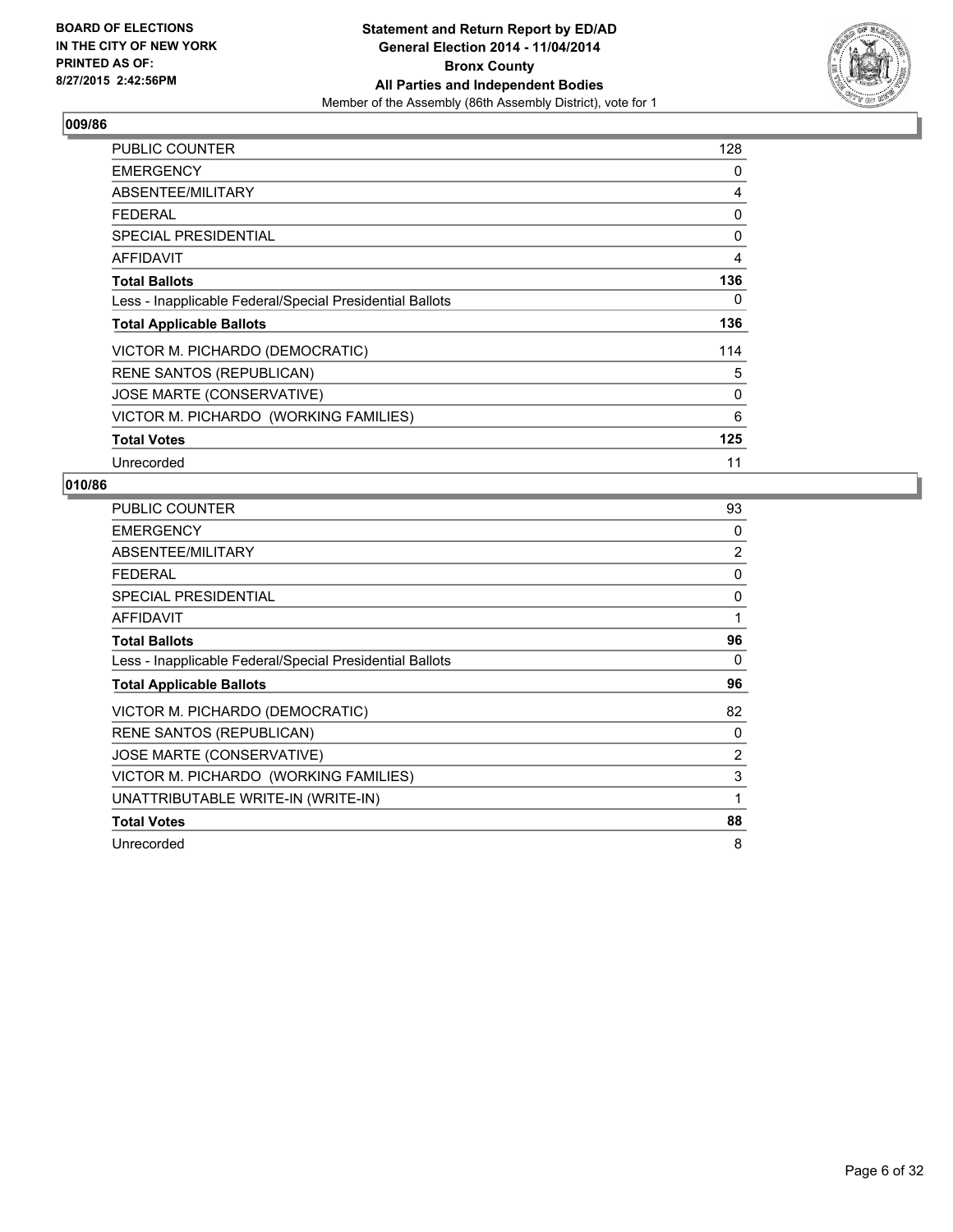

| PUBLIC COUNTER                                           | 217 |
|----------------------------------------------------------|-----|
| <b>EMERGENCY</b>                                         | 0   |
| ABSENTEE/MILITARY                                        | 3   |
| <b>FEDERAL</b>                                           | 1   |
| <b>SPECIAL PRESIDENTIAL</b>                              | 0   |
| <b>AFFIDAVIT</b>                                         | 2   |
| <b>Total Ballots</b>                                     | 223 |
| Less - Inapplicable Federal/Special Presidential Ballots | (1) |
| <b>Total Applicable Ballots</b>                          | 222 |
| VICTOR M. PICHARDO (DEMOCRATIC)                          | 193 |
| <b>RENE SANTOS (REPUBLICAN)</b>                          | 11  |
| JOSE MARTE (CONSERVATIVE)                                | 1   |
| VICTOR M. PICHARDO (WORKING FAMILIES)                    | 3   |
| <b>Total Votes</b>                                       | 208 |
| Unrecorded                                               | 14  |

| PUBLIC COUNTER                                           | 163 |
|----------------------------------------------------------|-----|
| <b>EMERGENCY</b>                                         | 0   |
| ABSENTEE/MILITARY                                        | 3   |
| <b>FEDERAL</b>                                           | 0   |
| <b>SPECIAL PRESIDENTIAL</b>                              | 0   |
| <b>AFFIDAVIT</b>                                         | 1   |
| <b>Total Ballots</b>                                     | 167 |
| Less - Inapplicable Federal/Special Presidential Ballots | 0   |
| <b>Total Applicable Ballots</b>                          | 167 |
| VICTOR M. PICHARDO (DEMOCRATIC)                          | 134 |
| <b>RENE SANTOS (REPUBLICAN)</b>                          | 10  |
| JOSE MARTE (CONSERVATIVE)                                | 4   |
| VICTOR M. PICHARDO (WORKING FAMILIES)                    | 5   |
| HECTOR RAMIREZ (WRITE-IN)                                | 1   |
| MARIA ROSADO (WRITE-IN)                                  | 1   |
| <b>Total Votes</b>                                       | 155 |
| Unrecorded                                               | 12  |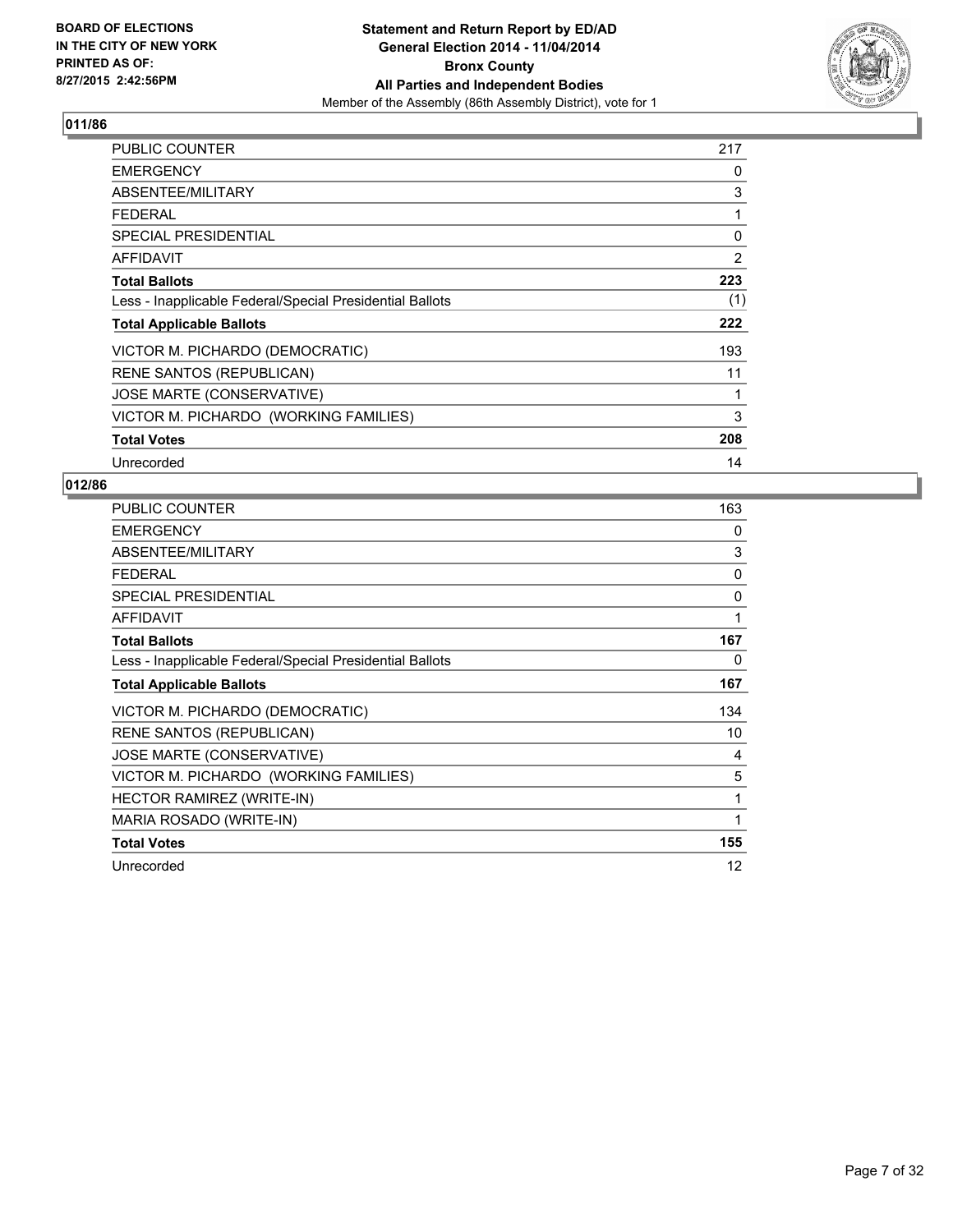

| <b>PUBLIC COUNTER</b>                                    | 135 |
|----------------------------------------------------------|-----|
| <b>EMERGENCY</b>                                         | 0   |
| ABSENTEE/MILITARY                                        | 1   |
| <b>FEDERAL</b>                                           | 0   |
| <b>SPECIAL PRESIDENTIAL</b>                              | 0   |
| <b>AFFIDAVIT</b>                                         | 4   |
| <b>Total Ballots</b>                                     | 140 |
| Less - Inapplicable Federal/Special Presidential Ballots | 0   |
| <b>Total Applicable Ballots</b>                          | 140 |
| VICTOR M. PICHARDO (DEMOCRATIC)                          | 120 |
| RENE SANTOS (REPUBLICAN)                                 | 7   |
| JOSE MARTE (CONSERVATIVE)                                | 2   |
| VICTOR M. PICHARDO (WORKING FAMILIES)                    | 5   |
| <b>Total Votes</b>                                       | 134 |
| Unrecorded                                               | 6   |

| PUBLIC COUNTER                                           | 210 |
|----------------------------------------------------------|-----|
| <b>EMERGENCY</b>                                         | 0   |
| ABSENTEE/MILITARY                                        | 3   |
| <b>FEDERAL</b>                                           | 0   |
| <b>SPECIAL PRESIDENTIAL</b>                              | 0   |
| AFFIDAVIT                                                | 2   |
| <b>Total Ballots</b>                                     | 215 |
| Less - Inapplicable Federal/Special Presidential Ballots | 0   |
| <b>Total Applicable Ballots</b>                          | 215 |
| VICTOR M. PICHARDO (DEMOCRATIC)                          | 182 |
| <b>RENE SANTOS (REPUBLICAN)</b>                          | 7   |
| JOSE MARTE (CONSERVATIVE)                                | 2   |
| VICTOR M. PICHARDO (WORKING FAMILIES)                    | 4   |
| <b>Total Votes</b>                                       | 195 |
| Unrecorded                                               | 20  |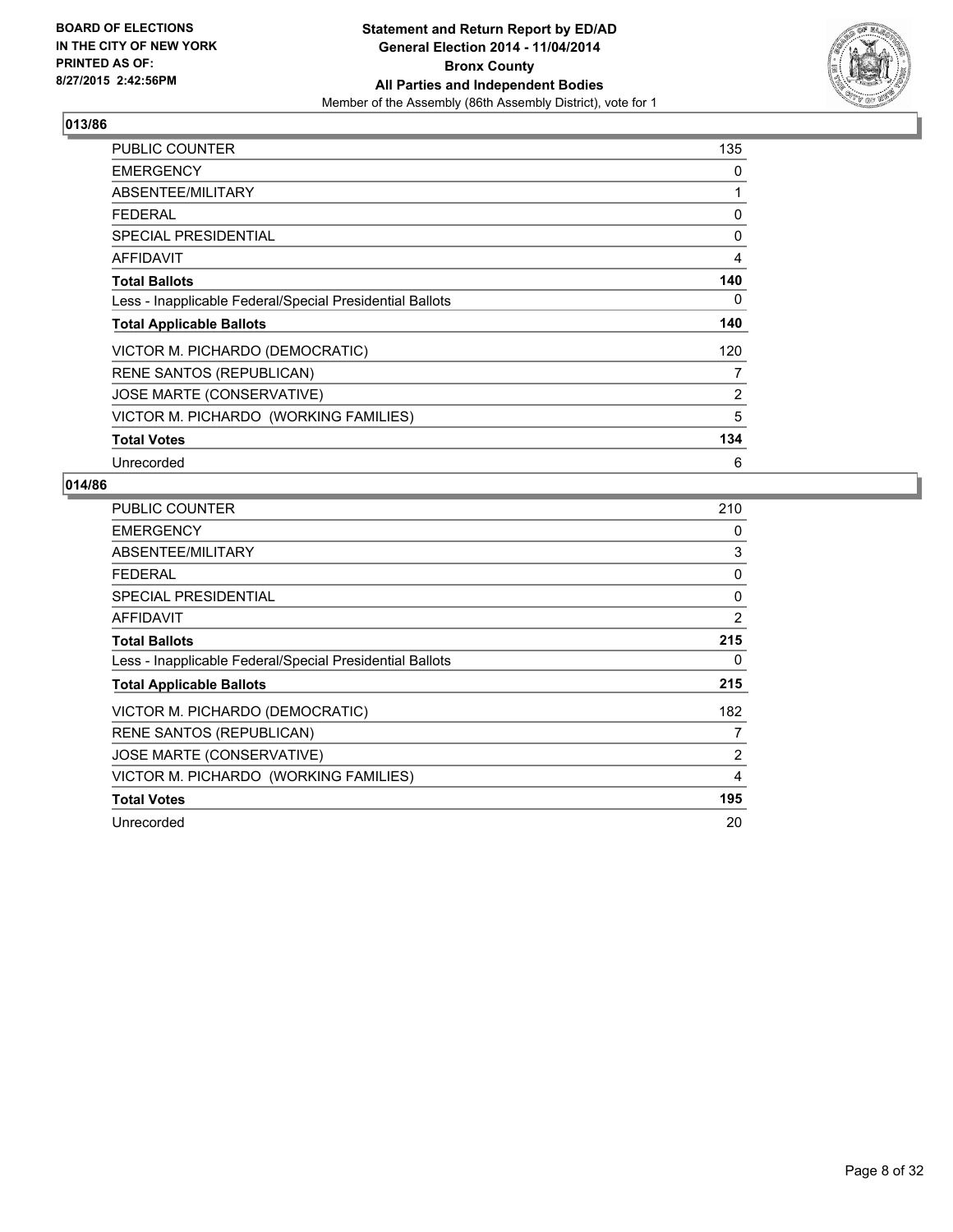

| <b>PUBLIC COUNTER</b>                                    | 141 |
|----------------------------------------------------------|-----|
| <b>EMERGENCY</b>                                         | 0   |
| ABSENTEE/MILITARY                                        | 3   |
| <b>FEDERAL</b>                                           | 0   |
| <b>SPECIAL PRESIDENTIAL</b>                              | 0   |
| <b>AFFIDAVIT</b>                                         | 8   |
| <b>Total Ballots</b>                                     | 152 |
| Less - Inapplicable Federal/Special Presidential Ballots | 0   |
| <b>Total Applicable Ballots</b>                          | 152 |
| VICTOR M. PICHARDO (DEMOCRATIC)                          | 125 |
| <b>RENE SANTOS (REPUBLICAN)</b>                          | 5   |
| JOSE MARTE (CONSERVATIVE)                                | 2   |
| VICTOR M. PICHARDO (WORKING FAMILIES)                    | 4   |
| <b>Total Votes</b>                                       | 136 |
| Unrecorded                                               | 16  |

| <b>PUBLIC COUNTER</b>                                    | 161 |
|----------------------------------------------------------|-----|
| <b>EMERGENCY</b>                                         | 0   |
| ABSENTEE/MILITARY                                        | 0   |
| <b>FEDERAL</b>                                           | 2   |
| SPECIAL PRESIDENTIAL                                     | 0   |
| AFFIDAVIT                                                | 2   |
| <b>Total Ballots</b>                                     | 165 |
| Less - Inapplicable Federal/Special Presidential Ballots | (2) |
| <b>Total Applicable Ballots</b>                          | 163 |
| VICTOR M. PICHARDO (DEMOCRATIC)                          | 133 |
| <b>RENE SANTOS (REPUBLICAN)</b>                          | 7   |
| JOSE MARTE (CONSERVATIVE)                                | 3   |
| VICTOR M. PICHARDO (WORKING FAMILIES)                    | 5   |
| <b>Total Votes</b>                                       | 148 |
| Unrecorded                                               | 15  |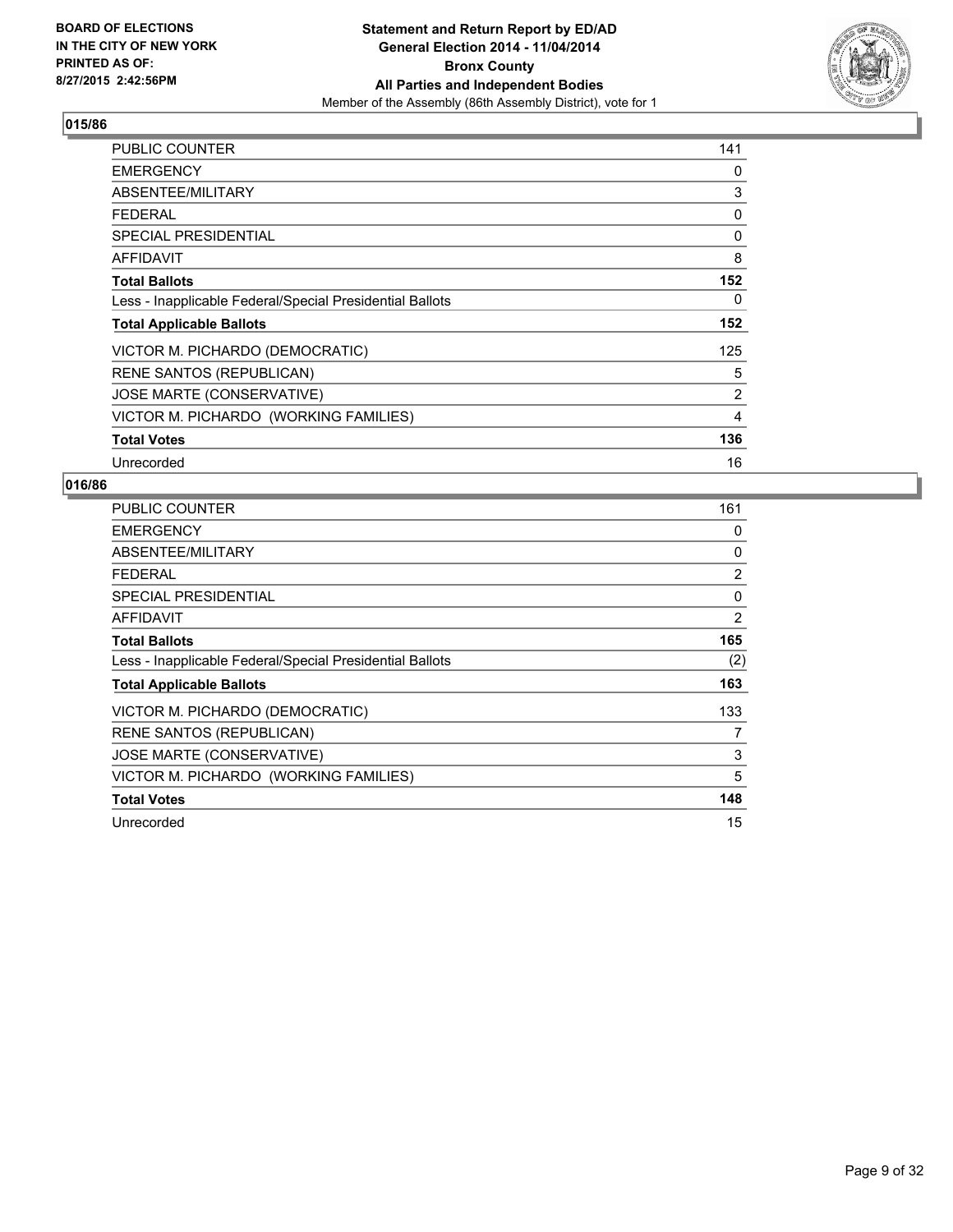

| PUBLIC COUNTER                                           | 171            |
|----------------------------------------------------------|----------------|
| <b>EMERGENCY</b>                                         | 0              |
| ABSENTEE/MILITARY                                        | 1              |
| <b>FEDERAL</b>                                           | 0              |
| SPECIAL PRESIDENTIAL                                     | 0              |
| <b>AFFIDAVIT</b>                                         | $\overline{2}$ |
| <b>Total Ballots</b>                                     | 174            |
| Less - Inapplicable Federal/Special Presidential Ballots | 0              |
| <b>Total Applicable Ballots</b>                          | 174            |
| VICTOR M. PICHARDO (DEMOCRATIC)                          | 143            |
| <b>RENE SANTOS (REPUBLICAN)</b>                          | 5              |
| JOSE MARTE (CONSERVATIVE)                                | 2              |
| VICTOR M. PICHARDO (WORKING FAMILIES)                    | 13             |
| <b>Total Votes</b>                                       | 163            |
| Unrecorded                                               | 11             |

| <b>PUBLIC COUNTER</b>                                    | 140 |
|----------------------------------------------------------|-----|
| <b>EMERGENCY</b>                                         | 0   |
| ABSENTEE/MILITARY                                        | 0   |
| <b>FEDERAL</b>                                           | 1   |
| SPECIAL PRESIDENTIAL                                     | 0   |
| <b>AFFIDAVIT</b>                                         | 5   |
| <b>Total Ballots</b>                                     | 146 |
| Less - Inapplicable Federal/Special Presidential Ballots | (1) |
| <b>Total Applicable Ballots</b>                          | 145 |
| VICTOR M. PICHARDO (DEMOCRATIC)                          | 116 |
| <b>RENE SANTOS (REPUBLICAN)</b>                          | 5   |
| JOSE MARTE (CONSERVATIVE)                                | 1   |
| VICTOR M. PICHARDO (WORKING FAMILIES)                    | 9   |
| <b>Total Votes</b>                                       | 131 |
| Unrecorded                                               | 14  |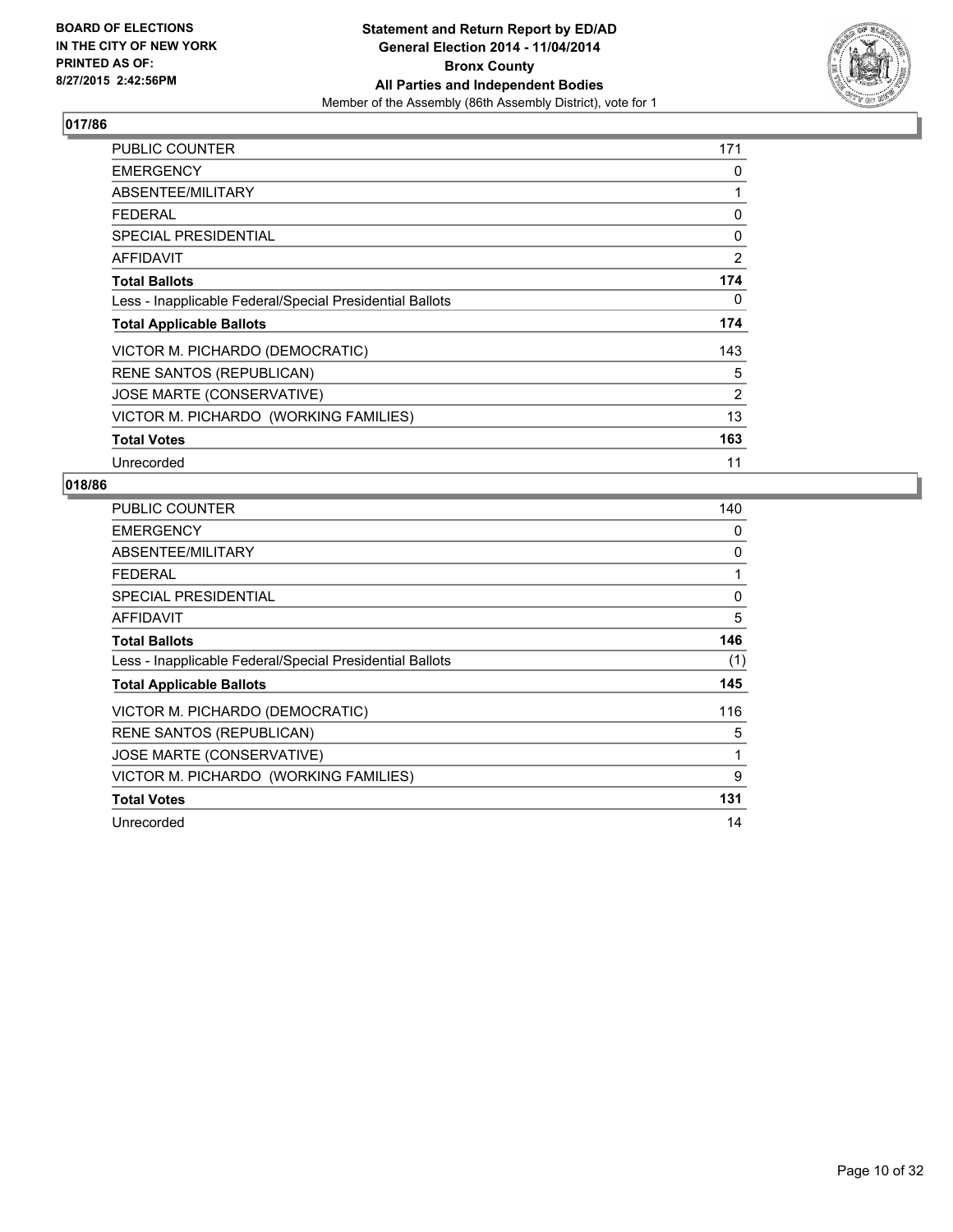

| PUBLIC COUNTER                                           | 229            |
|----------------------------------------------------------|----------------|
| <b>EMERGENCY</b>                                         | 0              |
| ABSENTEE/MILITARY                                        | 3              |
| <b>FEDERAL</b>                                           | 0              |
| SPECIAL PRESIDENTIAL                                     | 0              |
| <b>AFFIDAVIT</b>                                         | 7              |
| <b>Total Ballots</b>                                     | 239            |
| Less - Inapplicable Federal/Special Presidential Ballots | 0              |
| <b>Total Applicable Ballots</b>                          | 239            |
| VICTOR M. PICHARDO (DEMOCRATIC)                          | 195            |
| <b>RENE SANTOS (REPUBLICAN)</b>                          | 13             |
| <b>JOSE MARTE (CONSERVATIVE)</b>                         | 1              |
| VICTOR M. PICHARDO (WORKING FAMILIES)                    | $\overline{7}$ |
| UNATTRIBUTABLE WRITE-IN (WRITE-IN)                       | 1              |
| <b>Total Votes</b>                                       | 217            |
| Unrecorded                                               | 22             |

| <b>PUBLIC COUNTER</b>                                    | 209 |
|----------------------------------------------------------|-----|
| <b>EMERGENCY</b>                                         | 0   |
| ABSENTEE/MILITARY                                        | 3   |
| <b>FEDERAL</b>                                           | 0   |
| <b>SPECIAL PRESIDENTIAL</b>                              | 0   |
| <b>AFFIDAVIT</b>                                         | 8   |
| <b>Total Ballots</b>                                     | 220 |
| Less - Inapplicable Federal/Special Presidential Ballots | 0   |
| <b>Total Applicable Ballots</b>                          | 220 |
| VICTOR M. PICHARDO (DEMOCRATIC)                          | 171 |
| RENE SANTOS (REPUBLICAN)                                 | 10  |
| JOSE MARTE (CONSERVATIVE)                                | 2   |
| VICTOR M. PICHARDO (WORKING FAMILIES)                    | 9   |
| <b>Total Votes</b>                                       | 192 |
| Unrecorded                                               | 28  |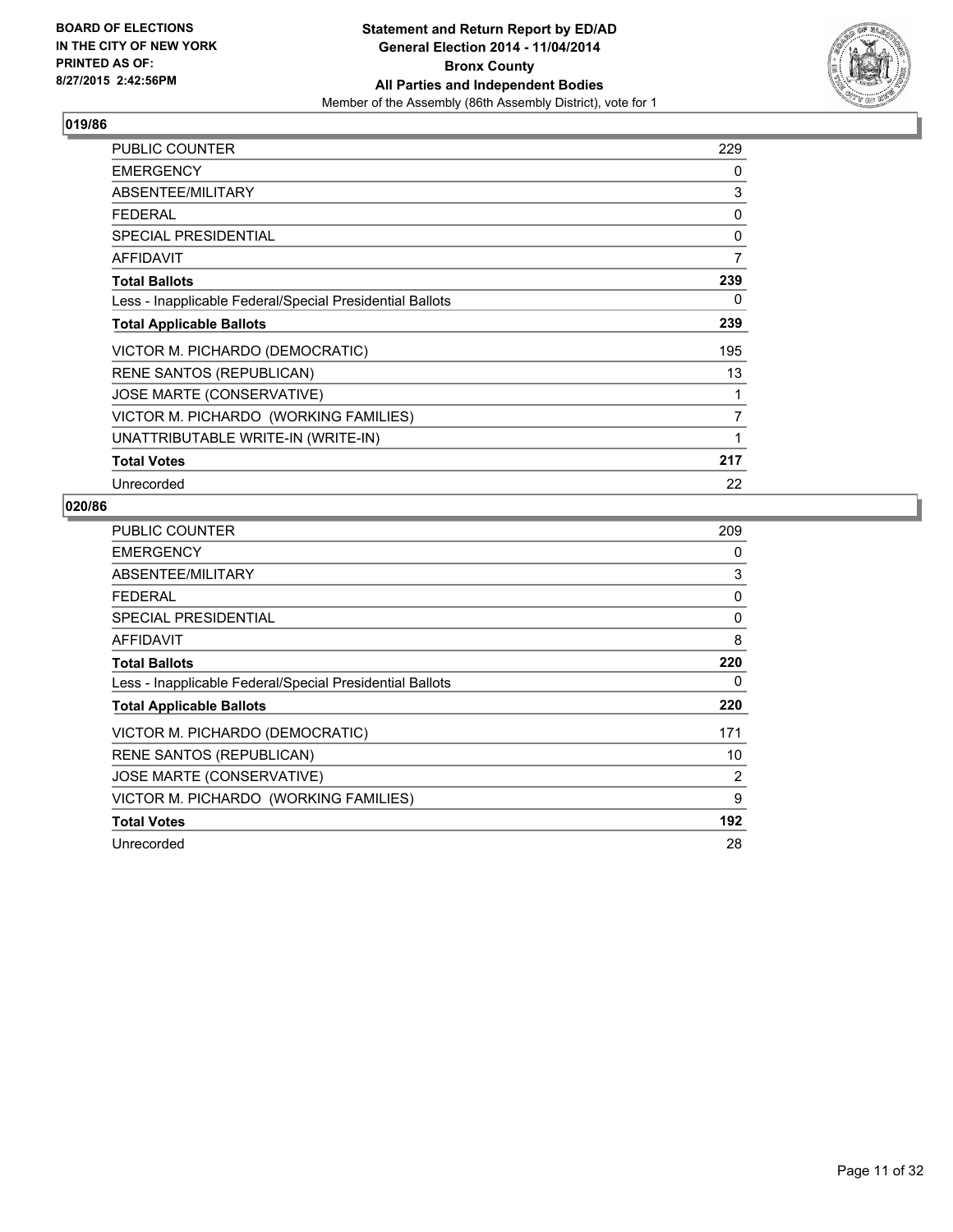

| <b>PUBLIC COUNTER</b>                                    | 14 |
|----------------------------------------------------------|----|
| <b>EMERGENCY</b>                                         | 0  |
| ABSENTEE/MILITARY                                        | 0  |
| <b>FEDERAL</b>                                           | 0  |
| <b>SPECIAL PRESIDENTIAL</b>                              | 0  |
| <b>AFFIDAVIT</b>                                         | 1  |
| <b>Total Ballots</b>                                     | 15 |
| Less - Inapplicable Federal/Special Presidential Ballots | 0  |
| <b>Total Applicable Ballots</b>                          | 15 |
| VICTOR M. PICHARDO (DEMOCRATIC)                          | 12 |
| <b>RENE SANTOS (REPUBLICAN)</b>                          | 0  |
| JOSE MARTE (CONSERVATIVE)                                | 0  |
| VICTOR M. PICHARDO (WORKING FAMILIES)                    | 0  |
| <b>Total Votes</b>                                       | 12 |
| Unrecorded                                               | 3  |

| <b>PUBLIC COUNTER</b>                                    | 177               |
|----------------------------------------------------------|-------------------|
| <b>EMERGENCY</b>                                         | 0                 |
| ABSENTEE/MILITARY                                        | 0                 |
| <b>FEDERAL</b>                                           | 1                 |
| <b>SPECIAL PRESIDENTIAL</b>                              | 0                 |
| <b>AFFIDAVIT</b>                                         | 8                 |
| <b>Total Ballots</b>                                     | 186               |
| Less - Inapplicable Federal/Special Presidential Ballots | (1)               |
| <b>Total Applicable Ballots</b>                          | 185               |
| VICTOR M. PICHARDO (DEMOCRATIC)                          | 152               |
| <b>RENE SANTOS (REPUBLICAN)</b>                          | 3                 |
| <b>JOSE MARTE (CONSERVATIVE)</b>                         | 2                 |
| VICTOR M. PICHARDO (WORKING FAMILIES)                    | $12 \overline{ }$ |
| UNATTRIBUTABLE WRITE-IN (WRITE-IN)                       | 2                 |
| <b>Total Votes</b>                                       | 171               |
| Unrecorded                                               | 14                |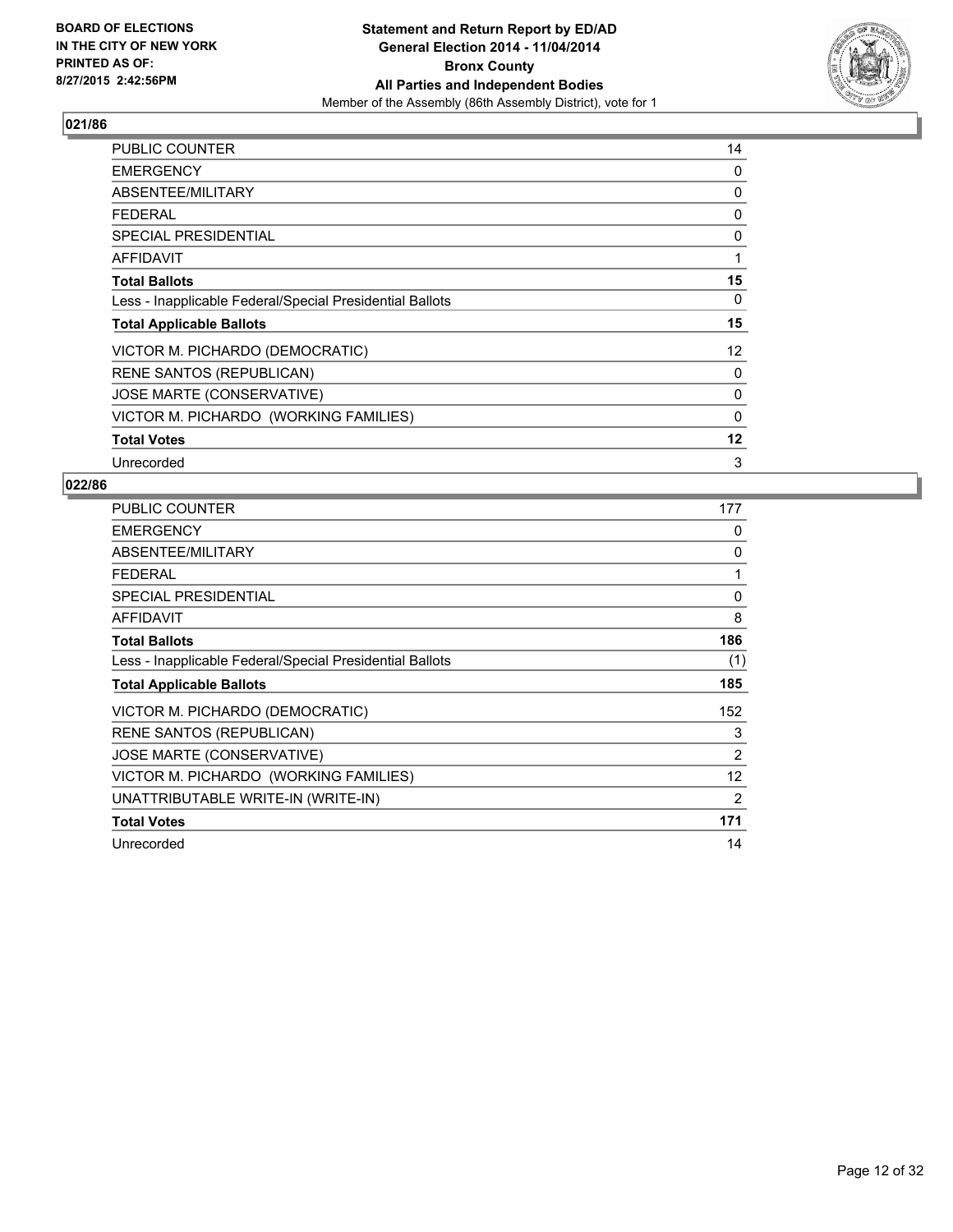

| <b>PUBLIC COUNTER</b>                                    | 166            |
|----------------------------------------------------------|----------------|
| <b>EMERGENCY</b>                                         | 0              |
| ABSENTEE/MILITARY                                        | 3              |
| <b>FEDERAL</b>                                           | 1              |
| SPECIAL PRESIDENTIAL                                     | 0              |
| AFFIDAVIT                                                | 11             |
| <b>Total Ballots</b>                                     | 181            |
| Less - Inapplicable Federal/Special Presidential Ballots | (1)            |
| <b>Total Applicable Ballots</b>                          | 180            |
| VICTOR M. PICHARDO (DEMOCRATIC)                          | 150            |
| <b>RENE SANTOS (REPUBLICAN)</b>                          | 7              |
| JOSE MARTE (CONSERVATIVE)                                | 3              |
| VICTOR M. PICHARDO (WORKING FAMILIES)                    | $\overline{7}$ |
| <b>Total Votes</b>                                       | 167            |
| Unrecorded                                               | 13             |

| PUBLIC COUNTER                                           | 155 |
|----------------------------------------------------------|-----|
| <b>EMERGENCY</b>                                         | 0   |
| ABSENTEE/MILITARY                                        | 2   |
| <b>FEDERAL</b>                                           | 1   |
| <b>SPECIAL PRESIDENTIAL</b>                              | 0   |
| AFFIDAVIT                                                | 6   |
| <b>Total Ballots</b>                                     | 164 |
| Less - Inapplicable Federal/Special Presidential Ballots | (1) |
| <b>Total Applicable Ballots</b>                          | 163 |
| VICTOR M. PICHARDO (DEMOCRATIC)                          | 125 |
| <b>RENE SANTOS (REPUBLICAN)</b>                          | 6   |
| JOSE MARTE (CONSERVATIVE)                                | 0   |
| VICTOR M. PICHARDO (WORKING FAMILIES)                    | 8   |
| <b>Total Votes</b>                                       | 139 |
| Unrecorded                                               | 24  |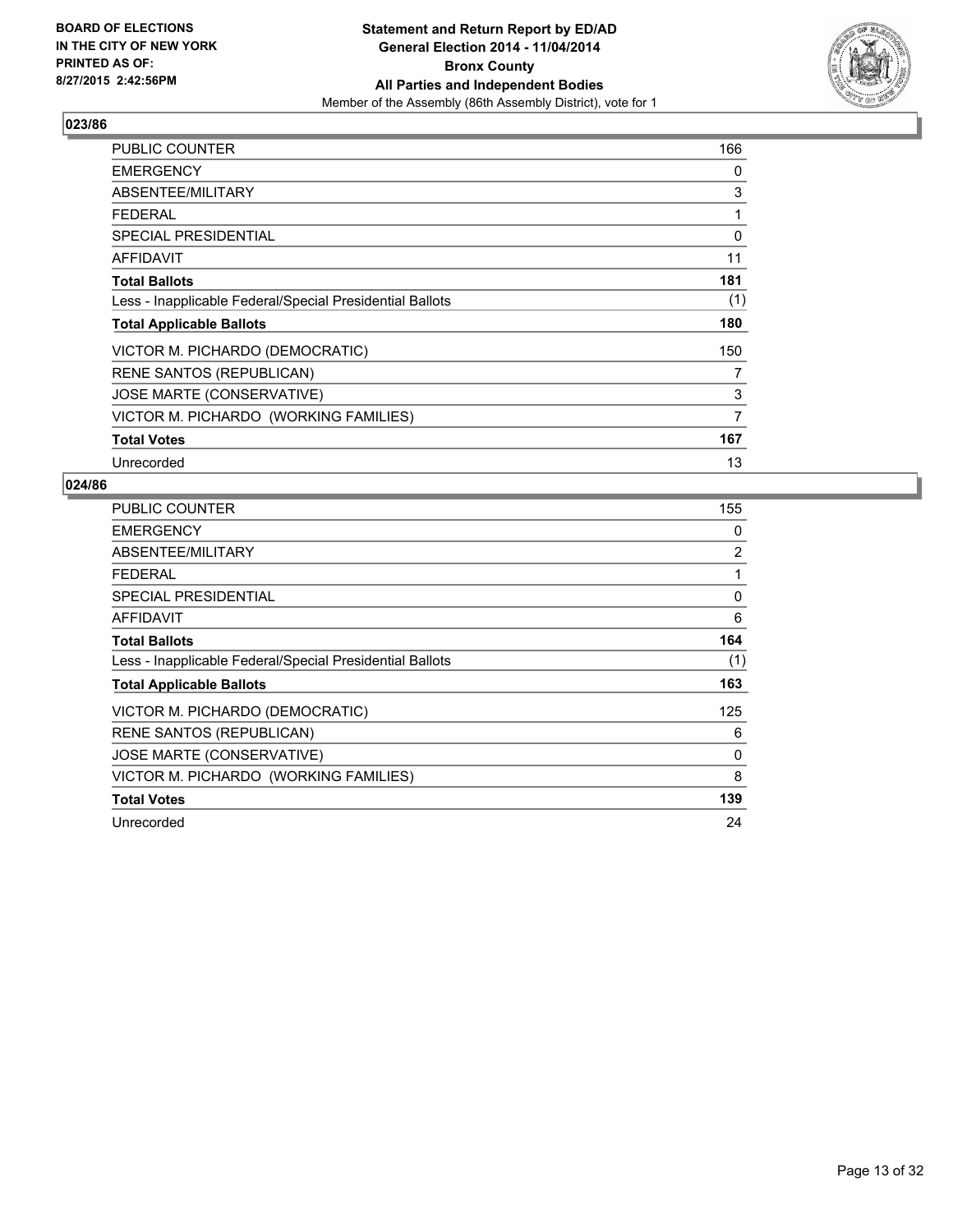

| <b>PUBLIC COUNTER</b>                                    | 156 |
|----------------------------------------------------------|-----|
| <b>EMERGENCY</b>                                         | 0   |
| ABSENTEE/MILITARY                                        | 3   |
| <b>FEDERAL</b>                                           | 1   |
| <b>SPECIAL PRESIDENTIAL</b>                              | 0   |
| AFFIDAVIT                                                | 11  |
| <b>Total Ballots</b>                                     | 171 |
| Less - Inapplicable Federal/Special Presidential Ballots | (1) |
| <b>Total Applicable Ballots</b>                          | 170 |
| VICTOR M. PICHARDO (DEMOCRATIC)                          | 151 |
| <b>RENE SANTOS (REPUBLICAN)</b>                          | 4   |
| JOSE MARTE (CONSERVATIVE)                                | 2   |
| VICTOR M. PICHARDO (WORKING FAMILIES)                    | 3   |
| <b>Total Votes</b>                                       | 160 |
| Unrecorded                                               | 10  |

| <b>PUBLIC COUNTER</b>                                    | 206 |
|----------------------------------------------------------|-----|
| <b>EMERGENCY</b>                                         | 0   |
| ABSENTEE/MILITARY                                        | 0   |
| <b>FEDERAL</b>                                           | 0   |
| <b>SPECIAL PRESIDENTIAL</b>                              | 0   |
| <b>AFFIDAVIT</b>                                         | 8   |
| <b>Total Ballots</b>                                     | 214 |
| Less - Inapplicable Federal/Special Presidential Ballots | 0   |
| <b>Total Applicable Ballots</b>                          | 214 |
| VICTOR M. PICHARDO (DEMOCRATIC)                          | 171 |
| <b>RENE SANTOS (REPUBLICAN)</b>                          | 9   |
| JOSE MARTE (CONSERVATIVE)                                | 3   |
| VICTOR M. PICHARDO (WORKING FAMILIES)                    | 6   |
| <b>HECTOR RAMIREZ (WRITE-IN)</b>                         | 2   |
| UNATTRIBUTABLE WRITE-IN (WRITE-IN)                       | 1   |
| <b>Total Votes</b>                                       | 192 |
| Unrecorded                                               | 22  |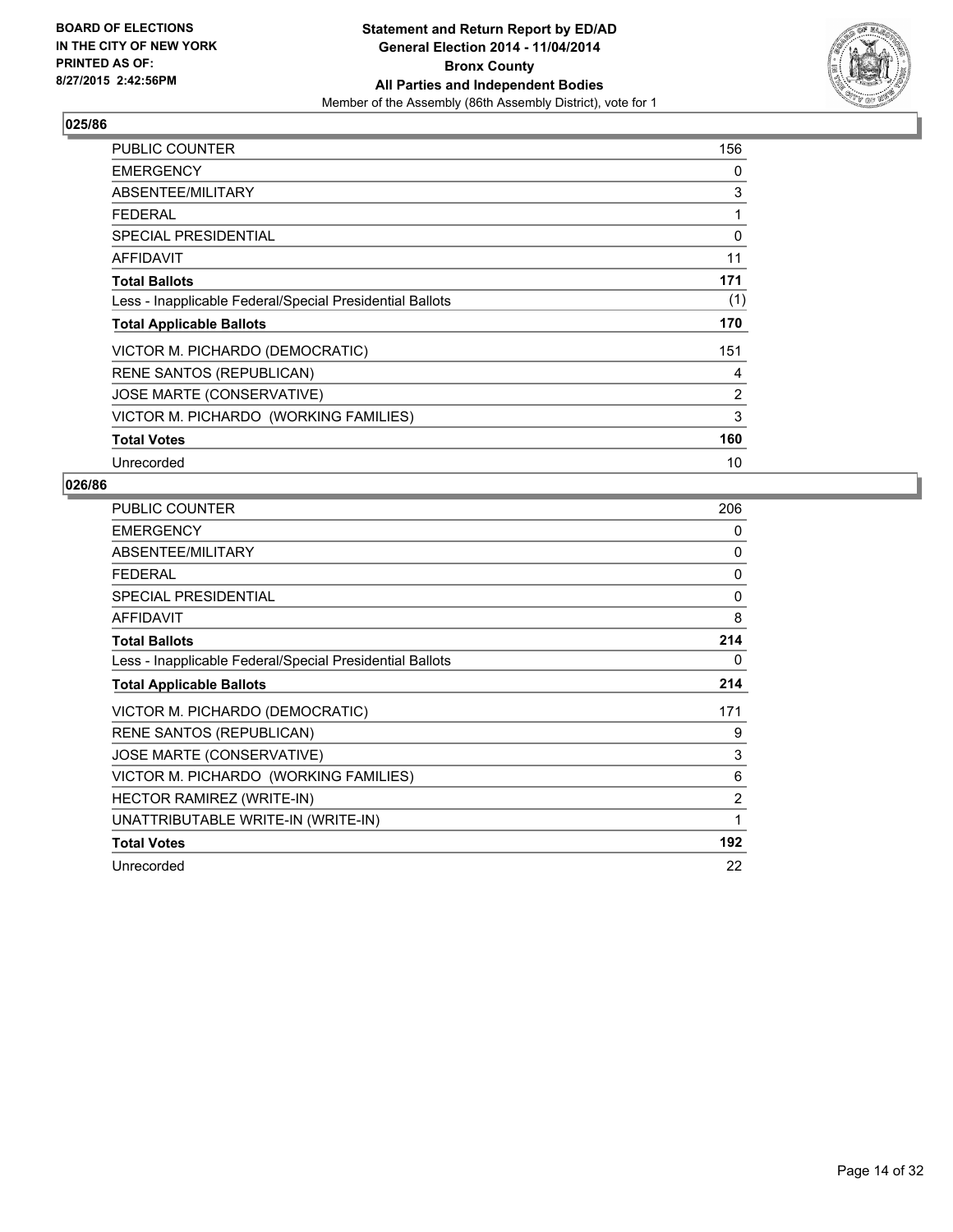

| PUBLIC COUNTER                                           | 227 |
|----------------------------------------------------------|-----|
| <b>EMERGENCY</b>                                         | 0   |
| ABSENTEE/MILITARY                                        | 1   |
| <b>FEDERAL</b>                                           | 1   |
| <b>SPECIAL PRESIDENTIAL</b>                              | 0   |
| AFFIDAVIT                                                | 5   |
| <b>Total Ballots</b>                                     | 234 |
| Less - Inapplicable Federal/Special Presidential Ballots | (1) |
| <b>Total Applicable Ballots</b>                          | 233 |
| VICTOR M. PICHARDO (DEMOCRATIC)                          | 204 |
| <b>RENE SANTOS (REPUBLICAN)</b>                          | 10  |
| JOSE MARTE (CONSERVATIVE)                                | 1   |
| VICTOR M. PICHARDO (WORKING FAMILIES)                    | 8   |
| HECTOR RAMIREZ (WRITE-IN)                                | 1   |
| <b>Total Votes</b>                                       | 224 |
| Unrecorded                                               | 9   |

| <b>PUBLIC COUNTER</b>                                    | 201 |
|----------------------------------------------------------|-----|
| <b>EMERGENCY</b>                                         | 0   |
| ABSENTEE/MILITARY                                        | 4   |
| <b>FEDERAL</b>                                           | 4   |
| <b>SPECIAL PRESIDENTIAL</b>                              | 0   |
| <b>AFFIDAVIT</b>                                         | 3   |
| <b>Total Ballots</b>                                     | 212 |
| Less - Inapplicable Federal/Special Presidential Ballots | (4) |
| <b>Total Applicable Ballots</b>                          | 208 |
| VICTOR M. PICHARDO (DEMOCRATIC)                          | 163 |
| RENE SANTOS (REPUBLICAN)                                 | 8   |
| JOSE MARTE (CONSERVATIVE)                                | 3   |
| VICTOR M. PICHARDO (WORKING FAMILIES)                    | 6   |
| <b>Total Votes</b>                                       | 180 |
| Unrecorded                                               | 28  |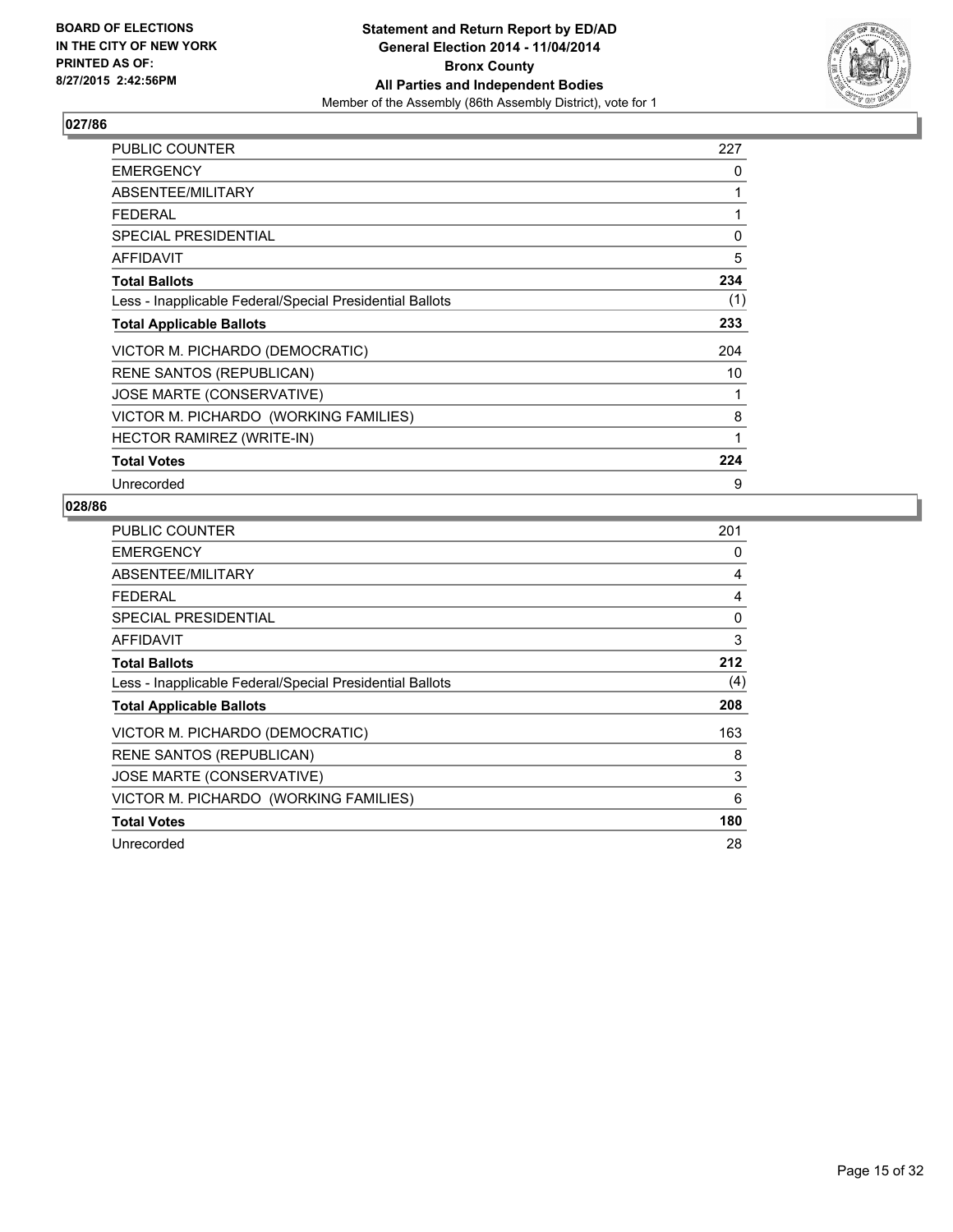

| PUBLIC COUNTER                                           | 162 |
|----------------------------------------------------------|-----|
| <b>EMERGENCY</b>                                         | 0   |
| ABSENTEE/MILITARY                                        | 2   |
| <b>FEDERAL</b>                                           | 0   |
| SPECIAL PRESIDENTIAL                                     | 0   |
| AFFIDAVIT                                                | 6   |
| <b>Total Ballots</b>                                     | 170 |
| Less - Inapplicable Federal/Special Presidential Ballots | 0   |
| <b>Total Applicable Ballots</b>                          | 170 |
| VICTOR M. PICHARDO (DEMOCRATIC)                          | 153 |
| <b>RENE SANTOS (REPUBLICAN)</b>                          | 3   |
| JOSE MARTE (CONSERVATIVE)                                | 3   |
| VICTOR M. PICHARDO (WORKING FAMILIES)                    | 3   |
| <b>Total Votes</b>                                       | 162 |
| Unrecorded                                               | 8   |

| <b>PUBLIC COUNTER</b>                                    | 239 |
|----------------------------------------------------------|-----|
| <b>EMERGENCY</b>                                         | 0   |
| ABSENTEE/MILITARY                                        | 2   |
| <b>FEDERAL</b>                                           | 1   |
| <b>SPECIAL PRESIDENTIAL</b>                              | 0   |
| AFFIDAVIT                                                | 8   |
| <b>Total Ballots</b>                                     | 250 |
| Less - Inapplicable Federal/Special Presidential Ballots | (1) |
| <b>Total Applicable Ballots</b>                          | 249 |
| VICTOR M. PICHARDO (DEMOCRATIC)                          | 205 |
| <b>RENE SANTOS (REPUBLICAN)</b>                          | 13  |
| JOSE MARTE (CONSERVATIVE)                                | 1   |
| VICTOR M. PICHARDO (WORKING FAMILIES)                    | 3   |
| <b>Total Votes</b>                                       | 222 |
| Unrecorded                                               | 27  |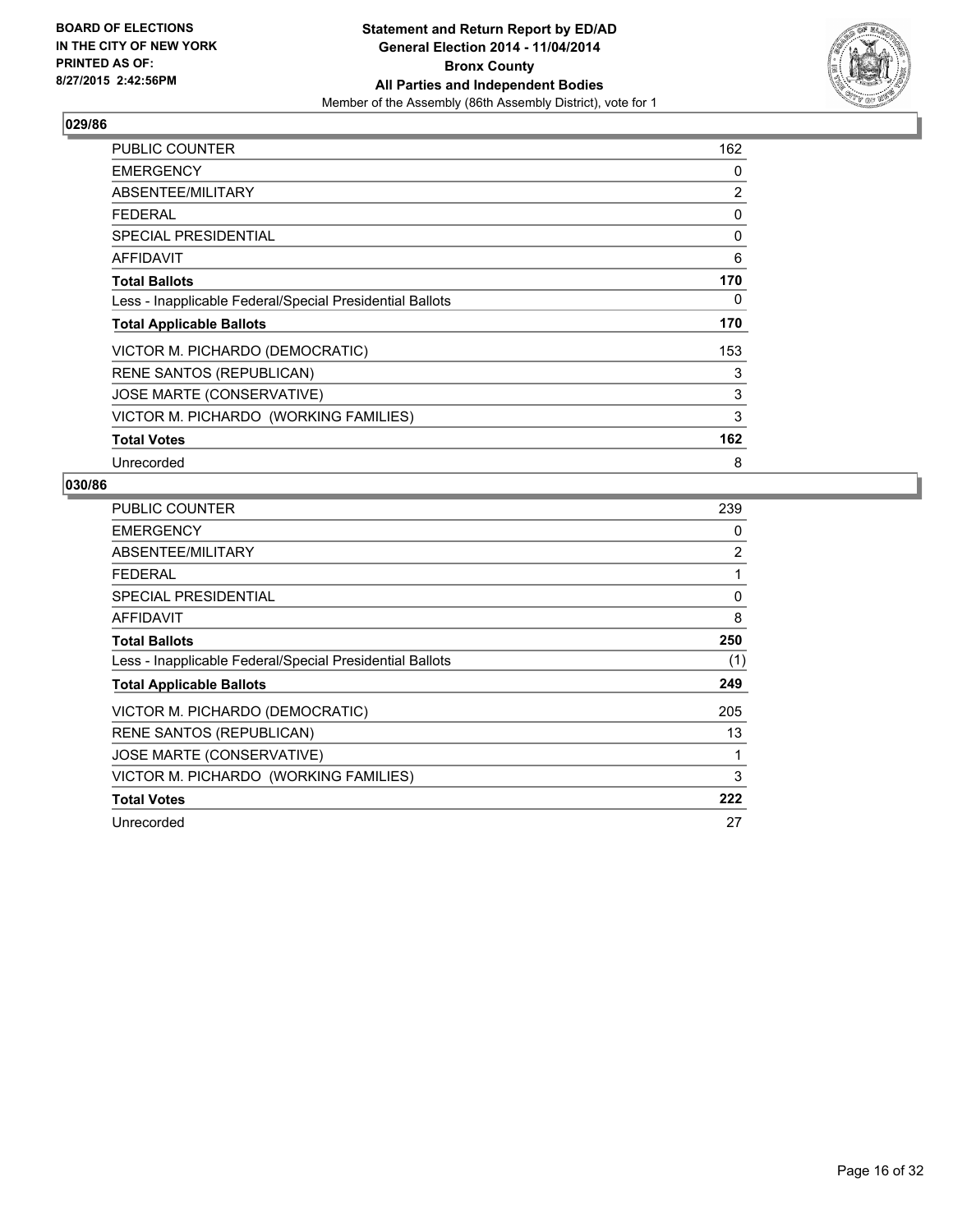

| PUBLIC COUNTER                                           | 186            |
|----------------------------------------------------------|----------------|
| <b>EMERGENCY</b>                                         | 0              |
| ABSENTEE/MILITARY                                        | $\overline{2}$ |
| <b>FEDERAL</b>                                           | 0              |
| <b>SPECIAL PRESIDENTIAL</b>                              | 0              |
| <b>AFFIDAVIT</b>                                         | 6              |
| <b>Total Ballots</b>                                     | 194            |
| Less - Inapplicable Federal/Special Presidential Ballots | 0              |
| <b>Total Applicable Ballots</b>                          | 194            |
| VICTOR M. PICHARDO (DEMOCRATIC)                          | 167            |
| <b>RENE SANTOS (REPUBLICAN)</b>                          | 7              |
| JOSE MARTE (CONSERVATIVE)                                | 2              |
| VICTOR M. PICHARDO (WORKING FAMILIES)                    | $\overline{2}$ |
| <b>Total Votes</b>                                       | 178            |
| Unrecorded                                               | 16             |

| <b>PUBLIC COUNTER</b>                                    | 179      |
|----------------------------------------------------------|----------|
| <b>EMERGENCY</b>                                         | 0        |
| ABSENTEE/MILITARY                                        | 2        |
| <b>FEDERAL</b>                                           | $\Omega$ |
| <b>SPECIAL PRESIDENTIAL</b>                              | 0        |
| AFFIDAVIT                                                | 1        |
| <b>Total Ballots</b>                                     | 182      |
| Less - Inapplicable Federal/Special Presidential Ballots | 0        |
| <b>Total Applicable Ballots</b>                          | 182      |
| VICTOR M. PICHARDO (DEMOCRATIC)                          | 145      |
| RENE SANTOS (REPUBLICAN)                                 | 8        |
| JOSE MARTE (CONSERVATIVE)                                | 1        |
| VICTOR M. PICHARDO (WORKING FAMILIES)                    | 5        |
| UNATTRIBUTABLE WRITE-IN (WRITE-IN)                       | 1        |
|                                                          |          |
| <b>Total Votes</b>                                       | 160      |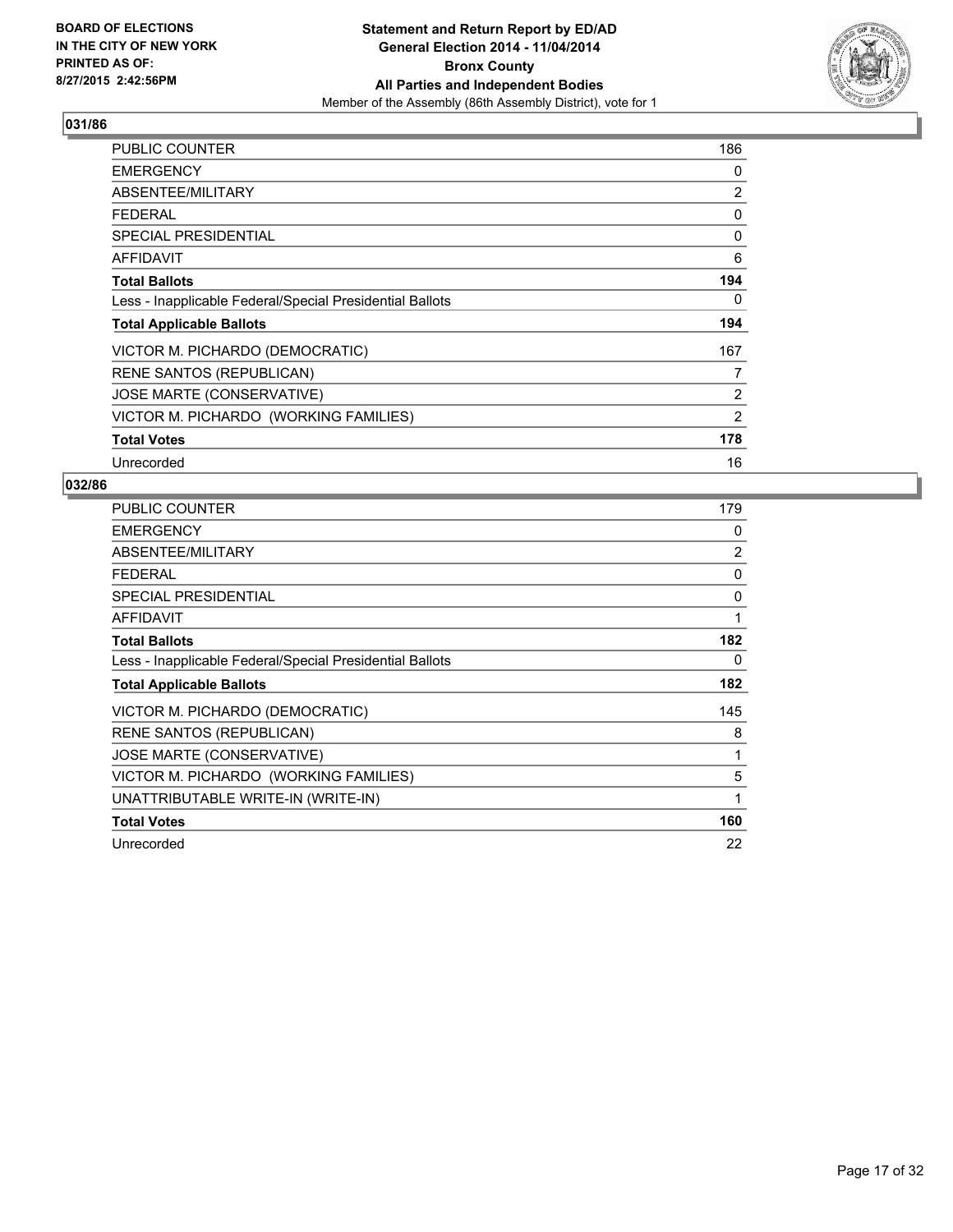

| PUBLIC COUNTER                                           | 248 |
|----------------------------------------------------------|-----|
| <b>EMERGENCY</b>                                         | 0   |
| ABSENTEE/MILITARY                                        | 5   |
| <b>FEDERAL</b>                                           | 0   |
| <b>SPECIAL PRESIDENTIAL</b>                              | 0   |
| AFFIDAVIT                                                | 5   |
| <b>Total Ballots</b>                                     | 258 |
| Less - Inapplicable Federal/Special Presidential Ballots | 0   |
| <b>Total Applicable Ballots</b>                          | 258 |
| VICTOR M. PICHARDO (DEMOCRATIC)                          | 230 |
| <b>RENE SANTOS (REPUBLICAN)</b>                          | 11  |
| JOSE MARTE (CONSERVATIVE)                                | 3   |
| VICTOR M. PICHARDO (WORKING FAMILIES)                    | 1   |
| <b>Total Votes</b>                                       | 245 |
| Unrecorded                                               | 13  |

| <b>PUBLIC COUNTER</b>                                    | 176 |
|----------------------------------------------------------|-----|
| <b>EMERGENCY</b>                                         | 0   |
| ABSENTEE/MILITARY                                        | 4   |
| <b>FEDERAL</b>                                           | 1   |
| <b>SPECIAL PRESIDENTIAL</b>                              | 0   |
| <b>AFFIDAVIT</b>                                         | 1   |
| <b>Total Ballots</b>                                     | 182 |
| Less - Inapplicable Federal/Special Presidential Ballots | (1) |
| <b>Total Applicable Ballots</b>                          | 181 |
| VICTOR M. PICHARDO (DEMOCRATIC)                          | 159 |
| <b>RENE SANTOS (REPUBLICAN)</b>                          | 3   |
| JOSE MARTE (CONSERVATIVE)                                | 2   |
| VICTOR M. PICHARDO (WORKING FAMILIES)                    | 3   |
| UNATTRIBUTABLE WRITE-IN (WRITE-IN)                       | 1   |
| <b>Total Votes</b>                                       | 168 |
| Unrecorded                                               | 13  |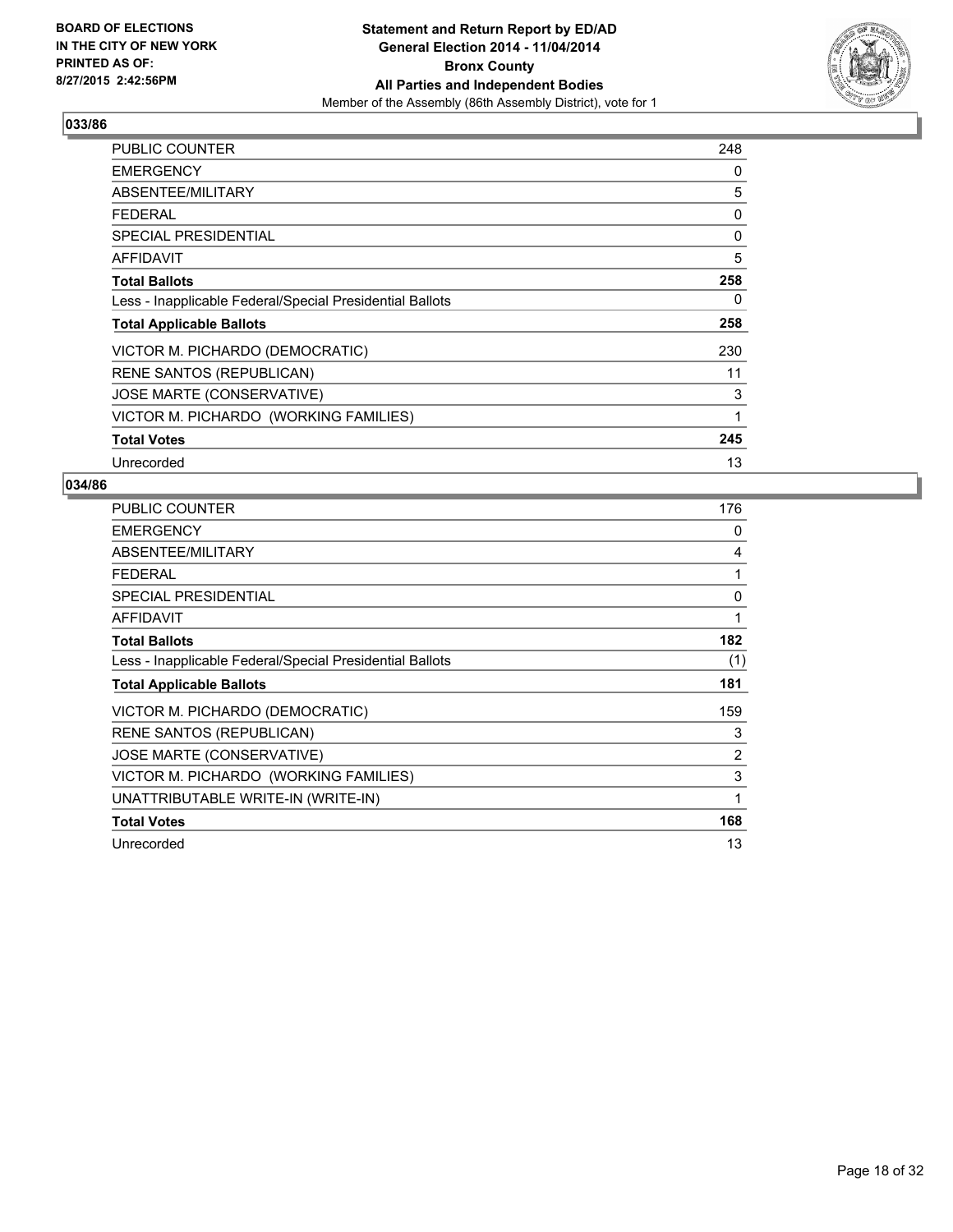

| PUBLIC COUNTER                                           | 209 |
|----------------------------------------------------------|-----|
| <b>EMERGENCY</b>                                         | 0   |
| ABSENTEE/MILITARY                                        | 5   |
| <b>FEDERAL</b>                                           | 1   |
| SPECIAL PRESIDENTIAL                                     | 0   |
| AFFIDAVIT                                                | 7   |
| <b>Total Ballots</b>                                     | 222 |
| Less - Inapplicable Federal/Special Presidential Ballots | (1) |
| <b>Total Applicable Ballots</b>                          | 221 |
| VICTOR M. PICHARDO (DEMOCRATIC)                          | 186 |
| <b>RENE SANTOS (REPUBLICAN)</b>                          | 4   |
| JOSE MARTE (CONSERVATIVE)                                | 5   |
| VICTOR M. PICHARDO (WORKING FAMILIES)                    | 3   |
| <b>Total Votes</b>                                       | 198 |
| Unrecorded                                               | 23  |

| <b>PUBLIC COUNTER</b>                                    | 218 |
|----------------------------------------------------------|-----|
| <b>EMERGENCY</b>                                         | 0   |
| ABSENTEE/MILITARY                                        | 2   |
| <b>FEDERAL</b>                                           | 1   |
| <b>SPECIAL PRESIDENTIAL</b>                              | 0   |
| <b>AFFIDAVIT</b>                                         | 9   |
| <b>Total Ballots</b>                                     | 230 |
| Less - Inapplicable Federal/Special Presidential Ballots | (1) |
| <b>Total Applicable Ballots</b>                          | 229 |
| VICTOR M. PICHARDO (DEMOCRATIC)                          | 191 |
| RENE SANTOS (REPUBLICAN)                                 | 2   |
| JOSE MARTE (CONSERVATIVE)                                | 1   |
| VICTOR M. PICHARDO (WORKING FAMILIES)                    | 10  |
| <b>Total Votes</b>                                       | 204 |
| Unrecorded                                               | 25  |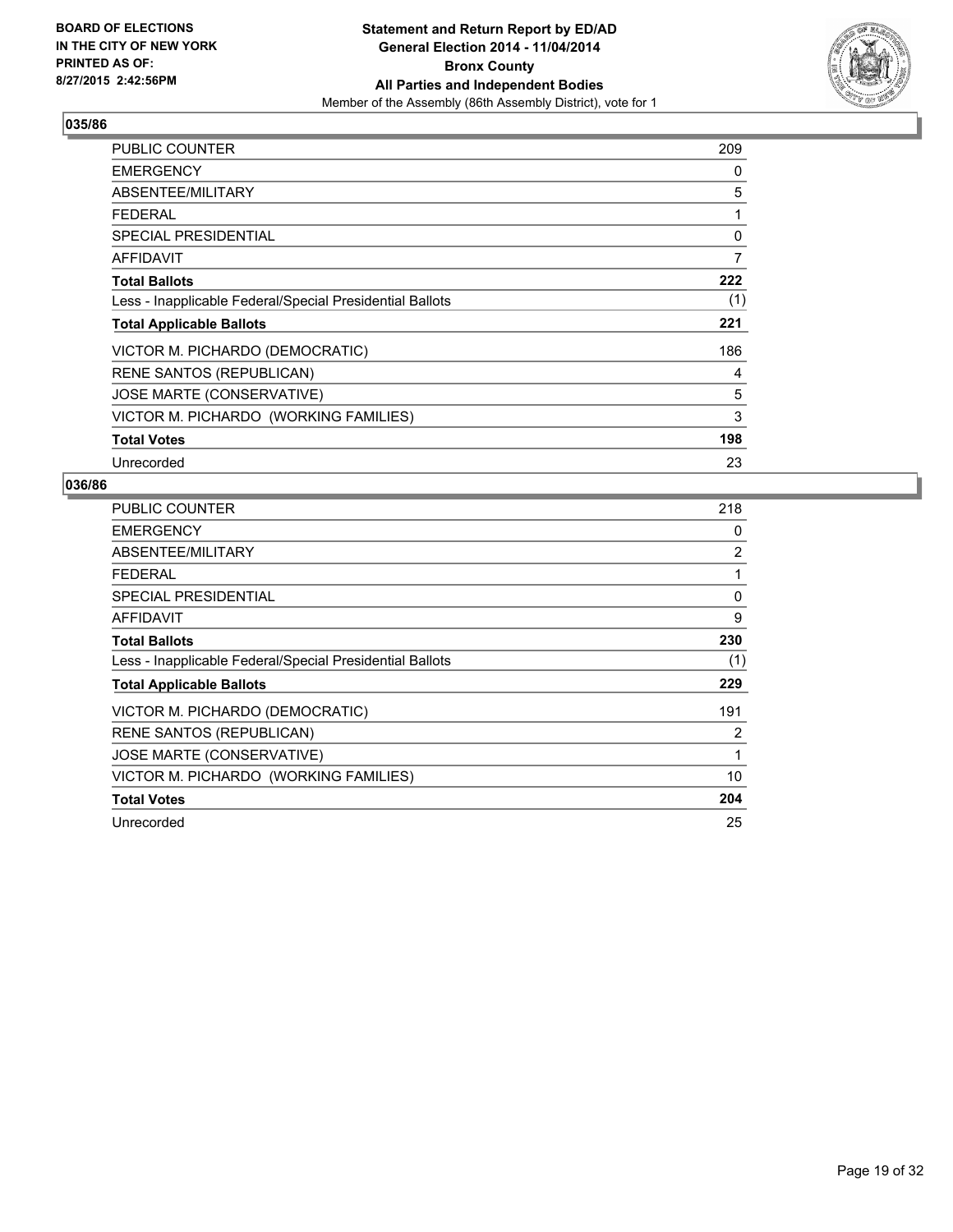

| PUBLIC COUNTER                                           | 127 |
|----------------------------------------------------------|-----|
| <b>EMERGENCY</b>                                         | 0   |
| ABSENTEE/MILITARY                                        | 5   |
| <b>FEDERAL</b>                                           | 1   |
| <b>SPECIAL PRESIDENTIAL</b>                              | 0   |
| AFFIDAVIT                                                | 11  |
| <b>Total Ballots</b>                                     | 144 |
| Less - Inapplicable Federal/Special Presidential Ballots | (1) |
| <b>Total Applicable Ballots</b>                          | 143 |
| VICTOR M. PICHARDO (DEMOCRATIC)                          | 121 |
| <b>RENE SANTOS (REPUBLICAN)</b>                          | 9   |
| JOSE MARTE (CONSERVATIVE)                                | 3   |
| VICTOR M. PICHARDO (WORKING FAMILIES)                    | 4   |
| <b>Total Votes</b>                                       | 137 |
| Unrecorded                                               | 6   |

| <b>PUBLIC COUNTER</b>                                    | 76       |
|----------------------------------------------------------|----------|
| <b>EMERGENCY</b>                                         | 0        |
| ABSENTEE/MILITARY                                        | 3        |
| <b>FEDERAL</b>                                           | 0        |
| <b>SPECIAL PRESIDENTIAL</b>                              | 0        |
| <b>AFFIDAVIT</b>                                         | $\Omega$ |
| <b>Total Ballots</b>                                     | 79       |
| Less - Inapplicable Federal/Special Presidential Ballots | 0        |
| <b>Total Applicable Ballots</b>                          | 79       |
| VICTOR M. PICHARDO (DEMOCRATIC)                          | 62       |
| <b>RENE SANTOS (REPUBLICAN)</b>                          | 3        |
| JOSE MARTE (CONSERVATIVE)                                | 2        |
| VICTOR M. PICHARDO (WORKING FAMILIES)                    | 3        |
| UNATTRIBUTABLE WRITE-IN (WRITE-IN)                       | 1        |
| <b>Total Votes</b>                                       | 71       |
|                                                          |          |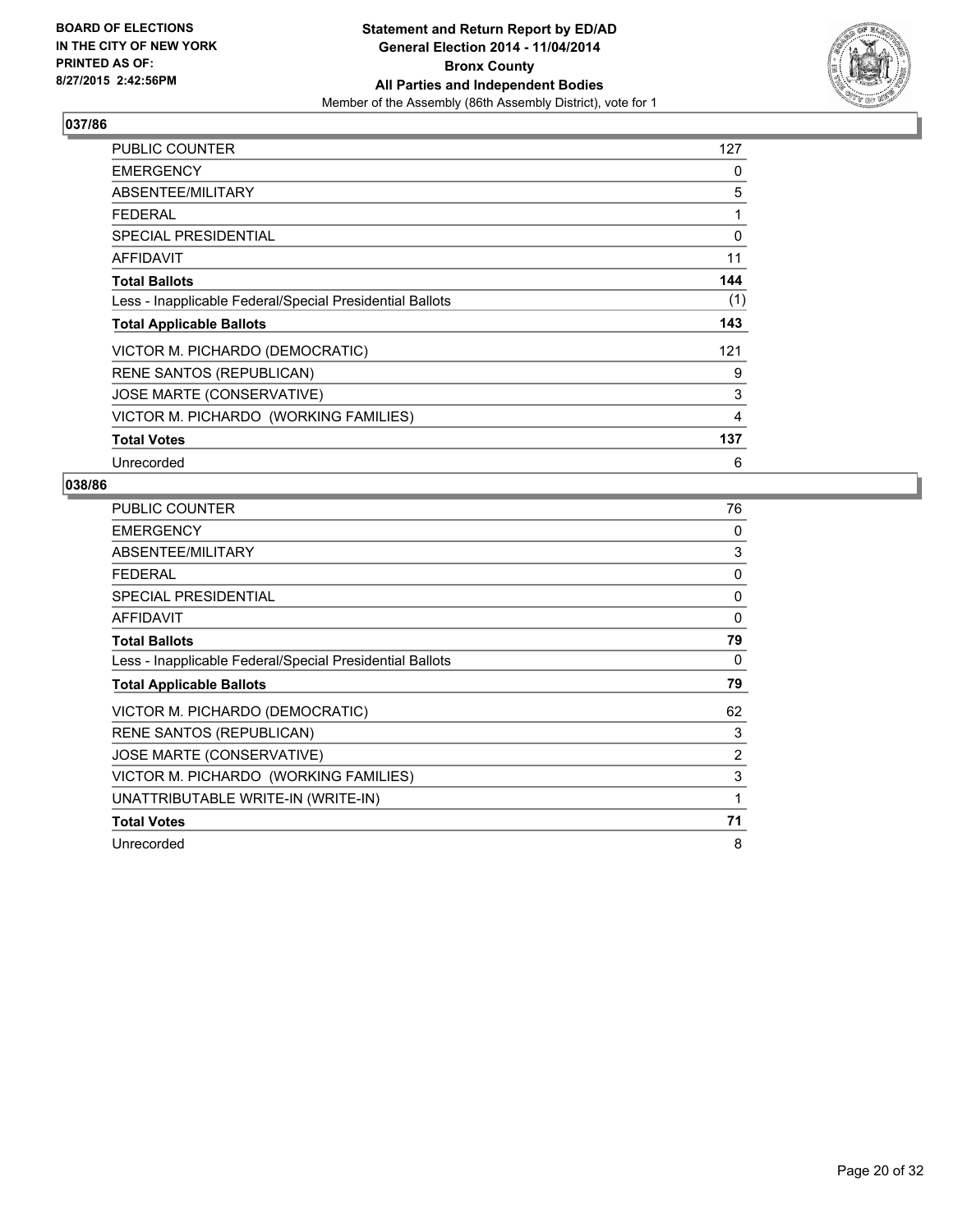

| <b>PUBLIC COUNTER</b>                                    | 99       |
|----------------------------------------------------------|----------|
| <b>EMERGENCY</b>                                         | 0        |
| ABSENTEE/MILITARY                                        | 1        |
| <b>FEDERAL</b>                                           | 0        |
| <b>SPECIAL PRESIDENTIAL</b>                              | $\Omega$ |
| <b>AFFIDAVIT</b>                                         | 2        |
| <b>Total Ballots</b>                                     | 102      |
| Less - Inapplicable Federal/Special Presidential Ballots | 0        |
| <b>Total Applicable Ballots</b>                          | 102      |
| VICTOR M. PICHARDO (DEMOCRATIC)                          | 90       |
| <b>RENE SANTOS (REPUBLICAN)</b>                          | 1        |
| JOSE MARTE (CONSERVATIVE)                                | 2        |
| VICTOR M. PICHARDO (WORKING FAMILIES)                    | 2        |
| <b>Total Votes</b>                                       | 95       |
| Unrecorded                                               | 7        |

| <b>PUBLIC COUNTER</b>                                    | 166 |
|----------------------------------------------------------|-----|
| <b>EMERGENCY</b>                                         | 0   |
| ABSENTEE/MILITARY                                        | 0   |
| <b>FEDERAL</b>                                           | 0   |
| <b>SPECIAL PRESIDENTIAL</b>                              | 0   |
| <b>AFFIDAVIT</b>                                         | 1   |
| <b>Total Ballots</b>                                     | 167 |
| Less - Inapplicable Federal/Special Presidential Ballots | 0   |
| <b>Total Applicable Ballots</b>                          | 167 |
| VICTOR M. PICHARDO (DEMOCRATIC)                          | 142 |
| <b>RENE SANTOS (REPUBLICAN)</b>                          | 6   |
| JOSE MARTE (CONSERVATIVE)                                | 0   |
| VICTOR M. PICHARDO (WORKING FAMILIES)                    | 6   |
| SELVIN A WHITE JR (WRITE-IN)                             | 1   |
| <b>Total Votes</b>                                       | 155 |
| Unrecorded                                               | 12  |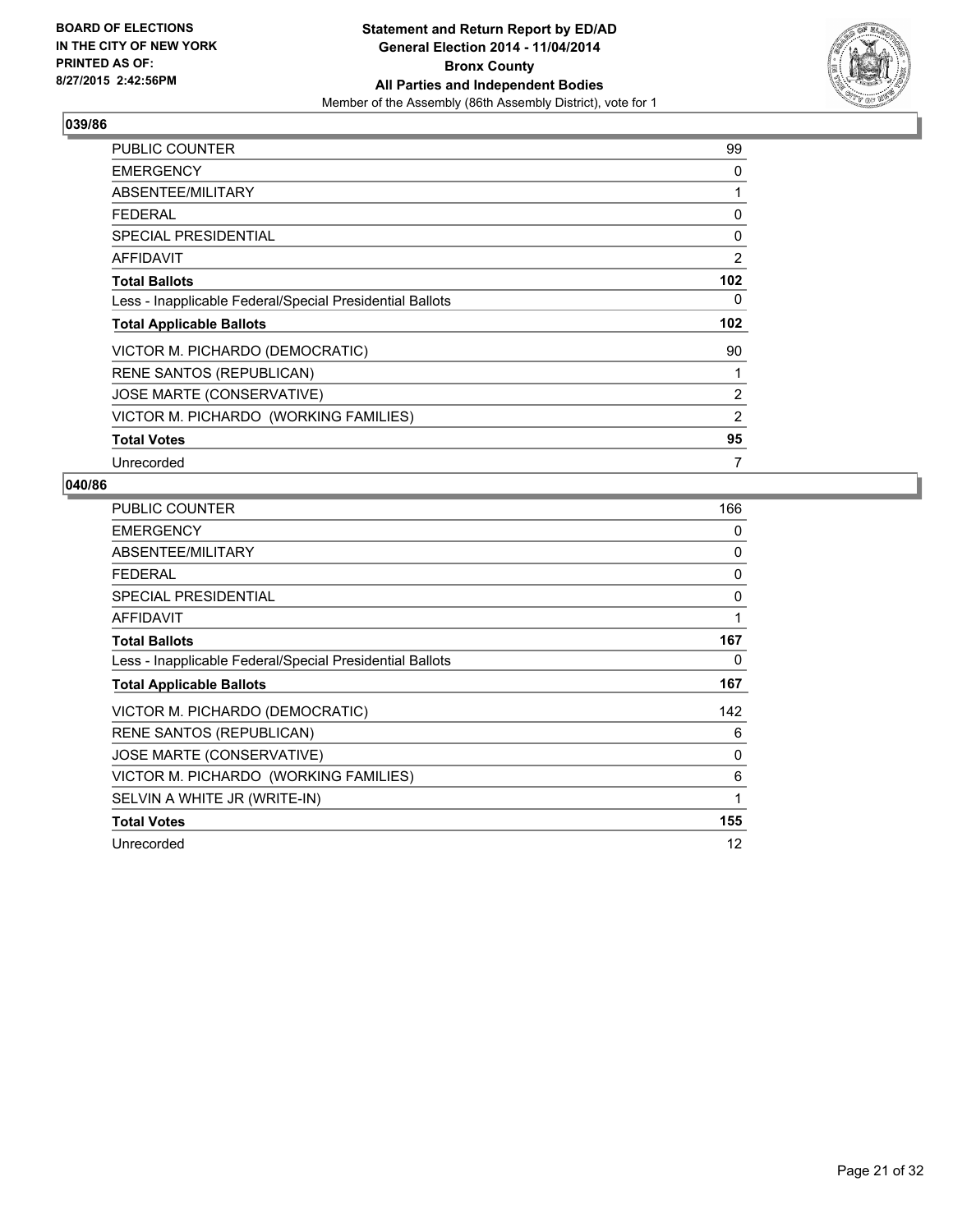

| PUBLIC COUNTER                                           | 92 |
|----------------------------------------------------------|----|
| <b>EMERGENCY</b>                                         | 0  |
| ABSENTEE/MILITARY                                        | 1  |
| <b>FEDERAL</b>                                           | 0  |
| <b>SPECIAL PRESIDENTIAL</b>                              | 0  |
| <b>AFFIDAVIT</b>                                         | 3  |
| <b>Total Ballots</b>                                     | 96 |
| Less - Inapplicable Federal/Special Presidential Ballots | 0  |
| <b>Total Applicable Ballots</b>                          | 96 |
| VICTOR M. PICHARDO (DEMOCRATIC)                          | 85 |
| <b>RENE SANTOS (REPUBLICAN)</b>                          | 1  |
| JOSE MARTE (CONSERVATIVE)                                | 2  |
| VICTOR M. PICHARDO (WORKING FAMILIES)                    | 1  |
| <b>Total Votes</b>                                       | 89 |
| Unrecorded                                               | 7  |

| <b>PUBLIC COUNTER</b>                                    | 0        |
|----------------------------------------------------------|----------|
| <b>EMERGENCY</b>                                         | 0        |
| ABSENTEE/MILITARY                                        | 0        |
| <b>FEDERAL</b>                                           | 0        |
| SPECIAL PRESIDENTIAL                                     | 0        |
| AFFIDAVIT                                                | 0        |
| <b>Total Ballots</b>                                     | 0        |
| Less - Inapplicable Federal/Special Presidential Ballots | $\Omega$ |
| <b>Total Applicable Ballots</b>                          | 0        |
| VICTOR M. PICHARDO (DEMOCRATIC)                          | 0        |
| <b>RENE SANTOS (REPUBLICAN)</b>                          | 0        |
| JOSE MARTE (CONSERVATIVE)                                | 0        |
| VICTOR M. PICHARDO (WORKING FAMILIES)                    | 0        |
| <b>Total Votes</b>                                       | 0        |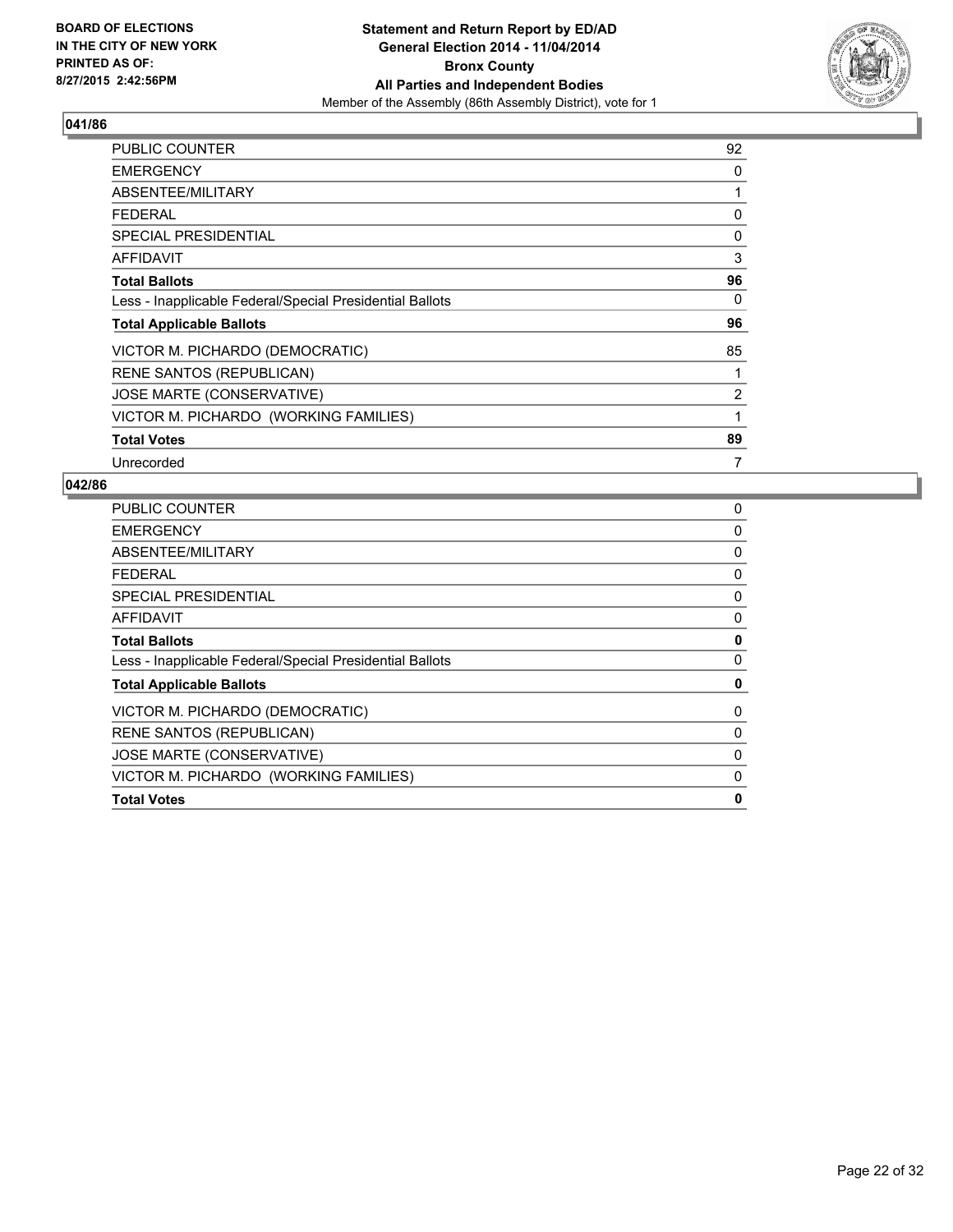

| <b>PUBLIC COUNTER</b>                                    | 17 |
|----------------------------------------------------------|----|
| <b>EMERGENCY</b>                                         | 0  |
| ABSENTEE/MILITARY                                        | 1  |
| <b>FEDERAL</b>                                           | 0  |
| <b>SPECIAL PRESIDENTIAL</b>                              | 0  |
| <b>AFFIDAVIT</b>                                         | 0  |
| <b>Total Ballots</b>                                     | 18 |
| Less - Inapplicable Federal/Special Presidential Ballots | 0  |
| <b>Total Applicable Ballots</b>                          | 18 |
| VICTOR M. PICHARDO (DEMOCRATIC)                          | 17 |
| RENE SANTOS (REPUBLICAN)                                 | 0  |
| JOSE MARTE (CONSERVATIVE)                                | 0  |
| VICTOR M. PICHARDO (WORKING FAMILIES)                    | 0  |
| <b>Total Votes</b>                                       | 17 |
| Unrecorded                                               | 1  |

| <b>PUBLIC COUNTER</b>                                    | 42             |
|----------------------------------------------------------|----------------|
| <b>EMERGENCY</b>                                         | 0              |
| ABSENTEE/MILITARY                                        | $\overline{2}$ |
| <b>FEDERAL</b>                                           | 0              |
| SPECIAL PRESIDENTIAL                                     | 0              |
| AFFIDAVIT                                                | 0              |
| <b>Total Ballots</b>                                     | 44             |
| Less - Inapplicable Federal/Special Presidential Ballots | 0              |
| <b>Total Applicable Ballots</b>                          | 44             |
| VICTOR M. PICHARDO (DEMOCRATIC)                          | 32             |
| <b>RENE SANTOS (REPUBLICAN)</b>                          | 4              |
| JOSE MARTE (CONSERVATIVE)                                | 0              |
| VICTOR M. PICHARDO (WORKING FAMILIES)                    | 2              |
| <b>Total Votes</b>                                       | 38             |
| Unrecorded                                               | 6              |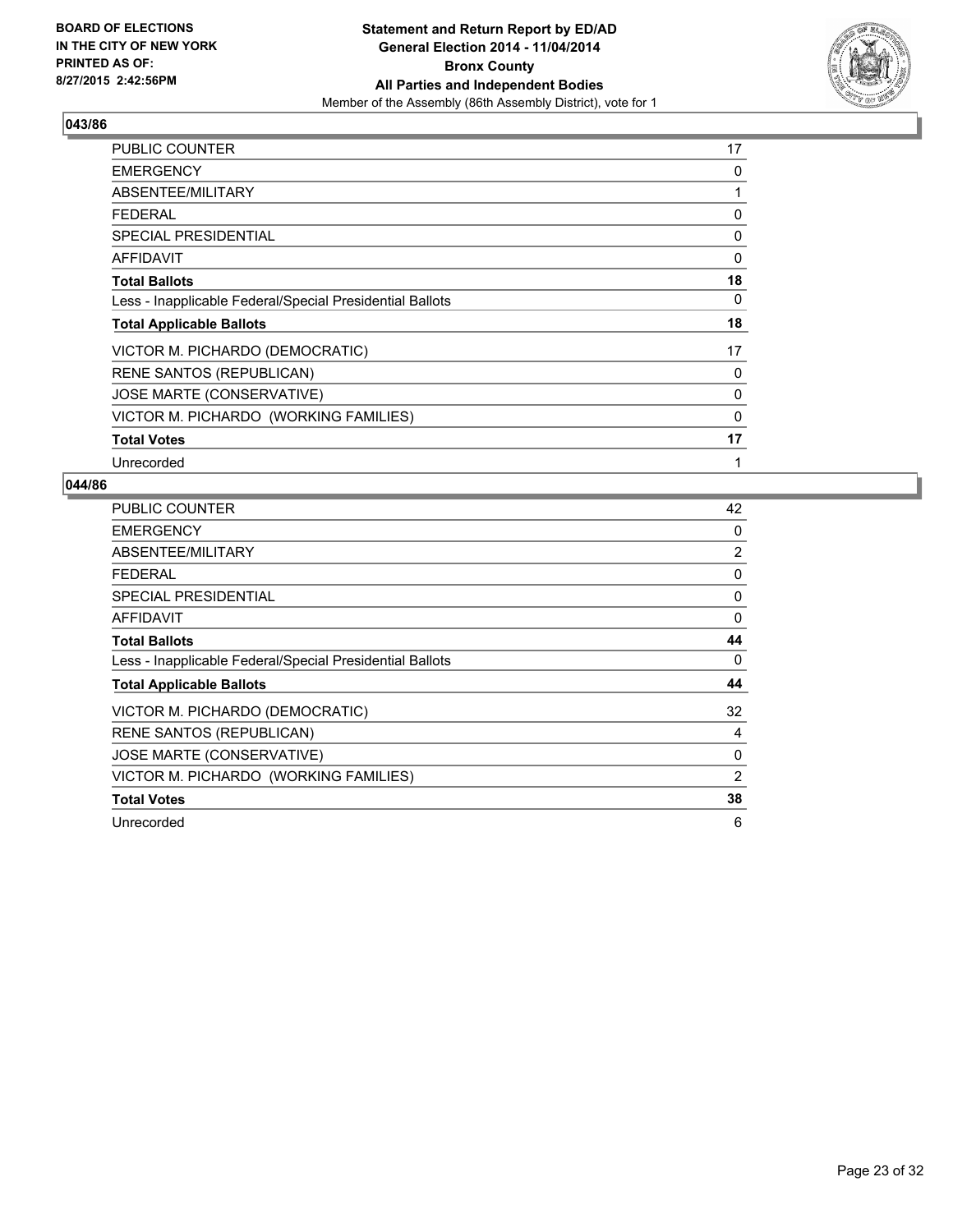

| PUBLIC COUNTER                                           | 122 |
|----------------------------------------------------------|-----|
| <b>EMERGENCY</b>                                         | 0   |
| ABSENTEE/MILITARY                                        | 4   |
| <b>FEDERAL</b>                                           | 0   |
| <b>SPECIAL PRESIDENTIAL</b>                              | 0   |
| AFFIDAVIT                                                | 1   |
| <b>Total Ballots</b>                                     | 127 |
| Less - Inapplicable Federal/Special Presidential Ballots | 0   |
| <b>Total Applicable Ballots</b>                          | 127 |
| VICTOR M. PICHARDO (DEMOCRATIC)                          | 104 |
| RENE SANTOS (REPUBLICAN)                                 | 5   |
| JOSE MARTE (CONSERVATIVE)                                | 1   |
| VICTOR M. PICHARDO (WORKING FAMILIES)                    | 3   |
| <b>Total Votes</b>                                       | 113 |
| Unrecorded                                               | 14  |

| <b>PUBLIC COUNTER</b>                                    | 85 |
|----------------------------------------------------------|----|
| <b>EMERGENCY</b>                                         | 0  |
| ABSENTEE/MILITARY                                        | 2  |
| <b>FEDERAL</b>                                           | 0  |
| <b>SPECIAL PRESIDENTIAL</b>                              | 0  |
| AFFIDAVIT                                                | 2  |
| <b>Total Ballots</b>                                     | 89 |
| Less - Inapplicable Federal/Special Presidential Ballots | 0  |
| <b>Total Applicable Ballots</b>                          | 89 |
| VICTOR M. PICHARDO (DEMOCRATIC)                          | 80 |
| <b>RENE SANTOS (REPUBLICAN)</b>                          | 0  |
| JOSE MARTE (CONSERVATIVE)                                | 3  |
| VICTOR M. PICHARDO (WORKING FAMILIES)                    | 2  |
| <b>Total Votes</b>                                       | 85 |
| Unrecorded                                               | 4  |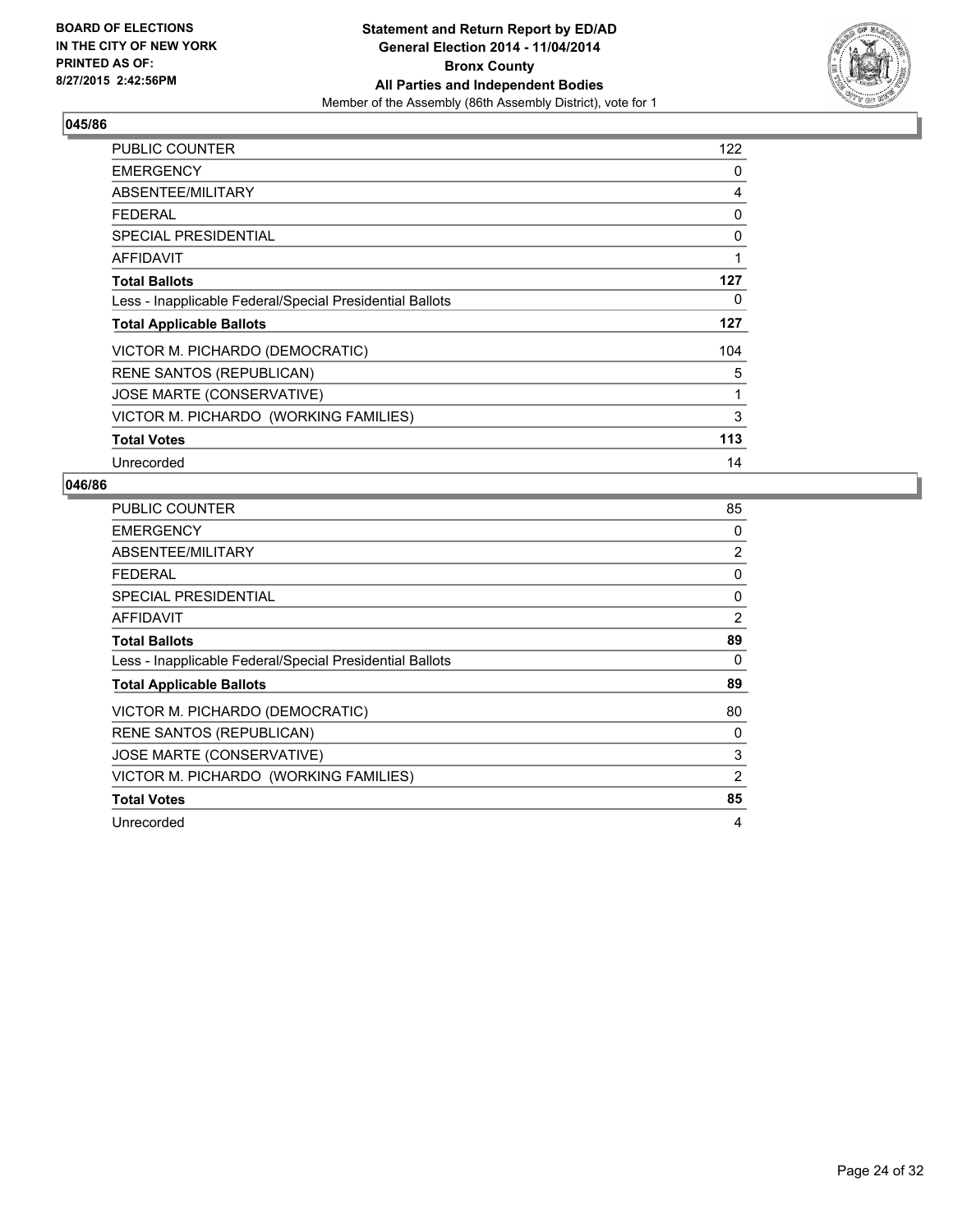

| PUBLIC COUNTER                                           | 222 |
|----------------------------------------------------------|-----|
| <b>EMERGENCY</b>                                         | 0   |
| ABSENTEE/MILITARY                                        | 4   |
| <b>FEDERAL</b>                                           | 0   |
| <b>SPECIAL PRESIDENTIAL</b>                              | 0   |
| AFFIDAVIT                                                | 4   |
| <b>Total Ballots</b>                                     | 230 |
| Less - Inapplicable Federal/Special Presidential Ballots | 0   |
| <b>Total Applicable Ballots</b>                          | 230 |
| VICTOR M. PICHARDO (DEMOCRATIC)                          | 204 |
| <b>RENE SANTOS (REPUBLICAN)</b>                          | 3   |
| JOSE MARTE (CONSERVATIVE)                                | 1   |
| VICTOR M. PICHARDO (WORKING FAMILIES)                    | 4   |
| <b>Total Votes</b>                                       | 212 |
| Unrecorded                                               | 18  |

| <b>PUBLIC COUNTER</b>                                    | 109   |
|----------------------------------------------------------|-------|
| <b>EMERGENCY</b>                                         | 0     |
| ABSENTEE/MILITARY                                        | 1     |
| <b>FEDERAL</b>                                           | 0     |
| SPECIAL PRESIDENTIAL                                     | 0     |
| AFFIDAVIT                                                | 2     |
| <b>Total Ballots</b>                                     | $112$ |
| Less - Inapplicable Federal/Special Presidential Ballots | 0     |
| <b>Total Applicable Ballots</b>                          | 112   |
| VICTOR M. PICHARDO (DEMOCRATIC)                          | 101   |
| <b>RENE SANTOS (REPUBLICAN)</b>                          | 2     |
| JOSE MARTE (CONSERVATIVE)                                | 0     |
| VICTOR M. PICHARDO (WORKING FAMILIES)                    | 4     |
| <b>Total Votes</b>                                       | 107   |
| Unrecorded                                               | 5     |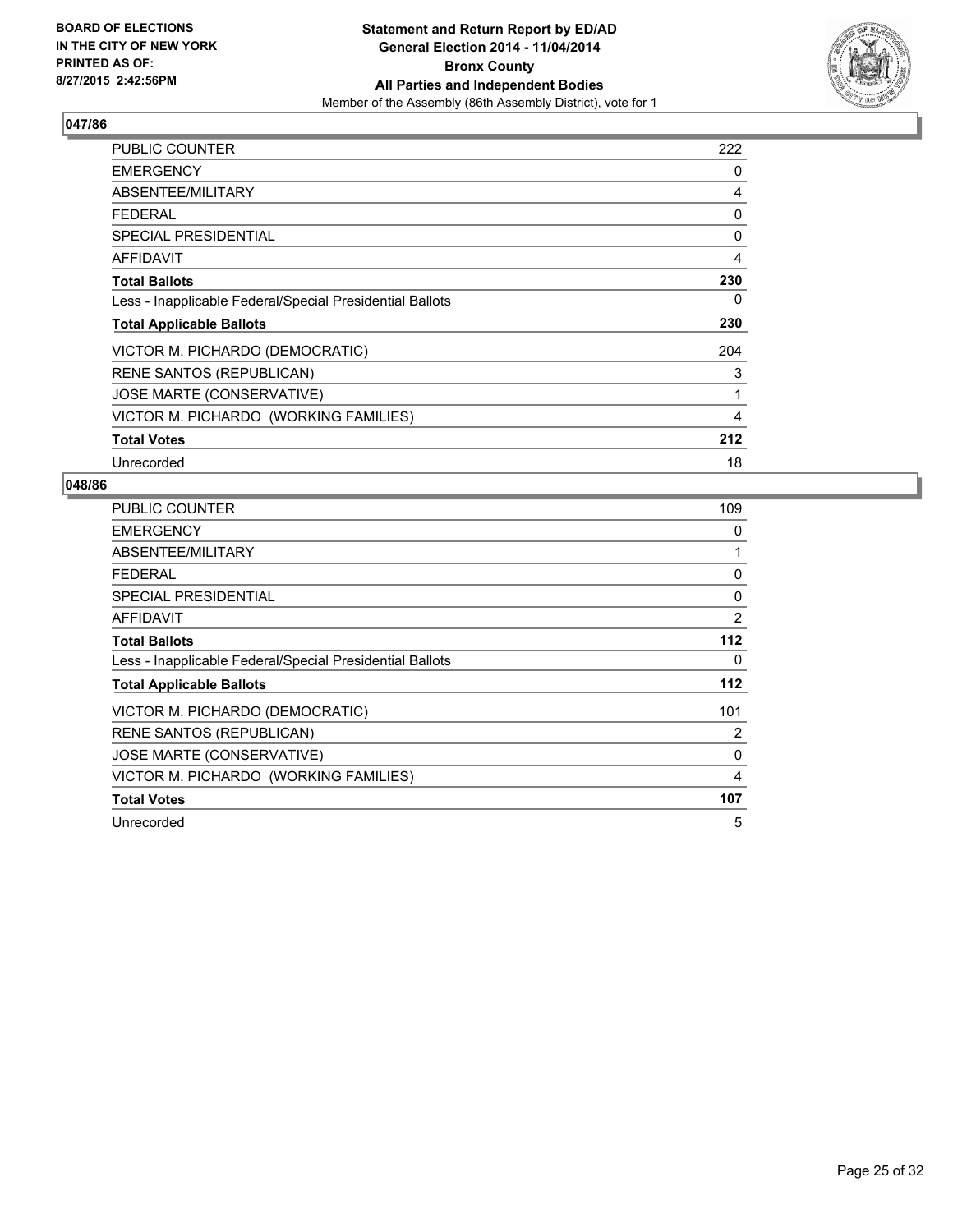

| PUBLIC COUNTER                                           | 152 |
|----------------------------------------------------------|-----|
| <b>EMERGENCY</b>                                         | 0   |
| ABSENTEE/MILITARY                                        | 4   |
| <b>FEDERAL</b>                                           | 3   |
| <b>SPECIAL PRESIDENTIAL</b>                              | 0   |
| AFFIDAVIT                                                | 3   |
| <b>Total Ballots</b>                                     | 162 |
| Less - Inapplicable Federal/Special Presidential Ballots | (3) |
| <b>Total Applicable Ballots</b>                          | 159 |
| VICTOR M. PICHARDO (DEMOCRATIC)                          | 135 |
| RENE SANTOS (REPUBLICAN)                                 | 5   |
| JOSE MARTE (CONSERVATIVE)                                | 2   |
| VICTOR M. PICHARDO (WORKING FAMILIES)                    | 6   |
| <b>Total Votes</b>                                       | 148 |
| Unrecorded                                               | 11  |

| <b>PUBLIC COUNTER</b>                                    | 222 |
|----------------------------------------------------------|-----|
| <b>EMERGENCY</b>                                         | 0   |
| ABSENTEE/MILITARY                                        | 2   |
| <b>FEDERAL</b>                                           | 0   |
| SPECIAL PRESIDENTIAL                                     | 0   |
| AFFIDAVIT                                                | 1   |
| <b>Total Ballots</b>                                     | 225 |
| Less - Inapplicable Federal/Special Presidential Ballots | 0   |
| <b>Total Applicable Ballots</b>                          | 225 |
| VICTOR M. PICHARDO (DEMOCRATIC)                          | 184 |
| <b>RENE SANTOS (REPUBLICAN)</b>                          | 13  |
| JOSE MARTE (CONSERVATIVE)                                | 5   |
| VICTOR M. PICHARDO (WORKING FAMILIES)                    | 7   |
| <b>Total Votes</b>                                       | 209 |
| Unrecorded                                               | 16  |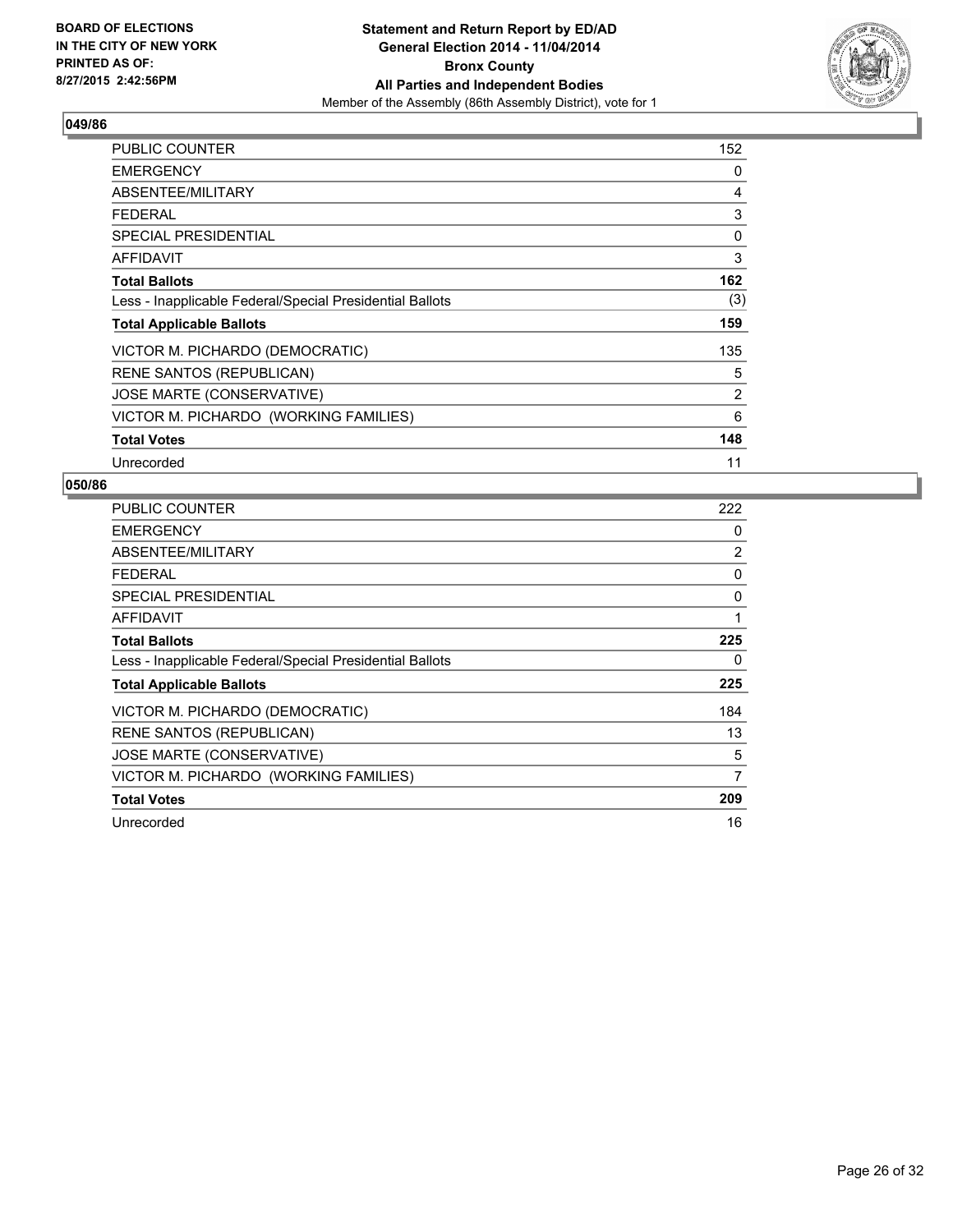

| <b>PUBLIC COUNTER</b>                                    | 103 |
|----------------------------------------------------------|-----|
| <b>EMERGENCY</b>                                         | 0   |
| ABSENTEE/MILITARY                                        | 3   |
| <b>FEDERAL</b>                                           | 0   |
| <b>SPECIAL PRESIDENTIAL</b>                              | 0   |
| <b>AFFIDAVIT</b>                                         | 1   |
| <b>Total Ballots</b>                                     | 107 |
| Less - Inapplicable Federal/Special Presidential Ballots | 0   |
| <b>Total Applicable Ballots</b>                          | 107 |
| VICTOR M. PICHARDO (DEMOCRATIC)                          | 91  |
| <b>RENE SANTOS (REPUBLICAN)</b>                          | 1   |
| JOSE MARTE (CONSERVATIVE)                                | 1   |
| VICTOR M. PICHARDO (WORKING FAMILIES)                    | 4   |
| <b>Total Votes</b>                                       | 97  |
| Unrecorded                                               | 10  |

| <b>PUBLIC COUNTER</b>                                    | 175 |
|----------------------------------------------------------|-----|
| <b>EMERGENCY</b>                                         | 0   |
| ABSENTEE/MILITARY                                        | 7   |
| <b>FEDERAL</b>                                           | 2   |
| SPECIAL PRESIDENTIAL                                     | 0   |
| AFFIDAVIT                                                | 1   |
| <b>Total Ballots</b>                                     | 185 |
| Less - Inapplicable Federal/Special Presidential Ballots | (2) |
| <b>Total Applicable Ballots</b>                          | 183 |
| VICTOR M. PICHARDO (DEMOCRATIC)                          | 150 |
| <b>RENE SANTOS (REPUBLICAN)</b>                          | 8   |
| JOSE MARTE (CONSERVATIVE)                                | 2   |
| VICTOR M. PICHARDO (WORKING FAMILIES)                    | 5   |
| <b>Total Votes</b>                                       | 165 |
| Unrecorded                                               | 18  |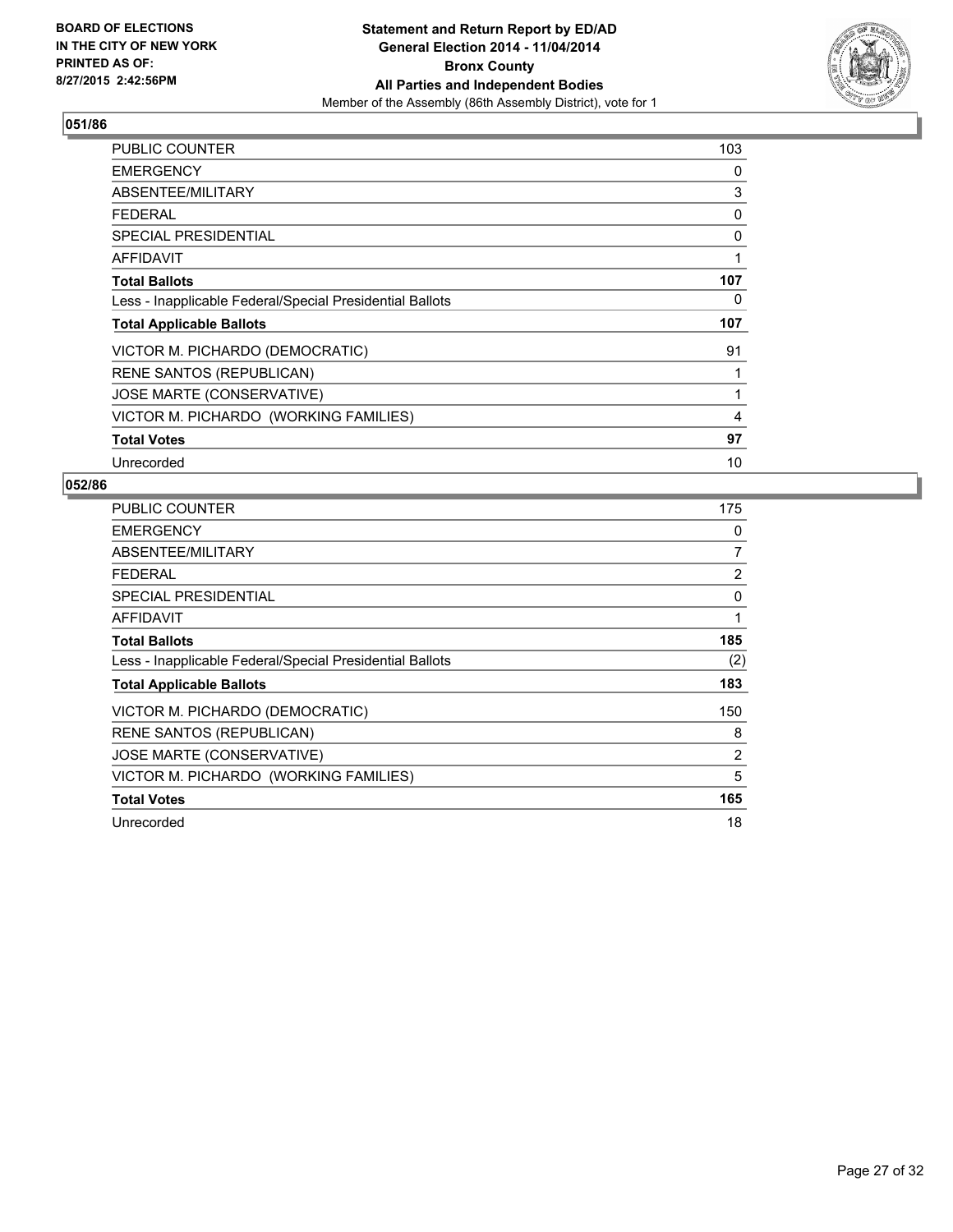

| PUBLIC COUNTER                                           | 124 |
|----------------------------------------------------------|-----|
| <b>EMERGENCY</b>                                         | 0   |
| ABSENTEE/MILITARY                                        | 8   |
| <b>FEDERAL</b>                                           | 0   |
| <b>SPECIAL PRESIDENTIAL</b>                              | 0   |
| <b>AFFIDAVIT</b>                                         | 3   |
| <b>Total Ballots</b>                                     | 135 |
| Less - Inapplicable Federal/Special Presidential Ballots | 0   |
| <b>Total Applicable Ballots</b>                          | 135 |
| VICTOR M. PICHARDO (DEMOCRATIC)                          | 110 |
| <b>RENE SANTOS (REPUBLICAN)</b>                          | 3   |
| JOSE MARTE (CONSERVATIVE)                                | 0   |
| VICTOR M. PICHARDO (WORKING FAMILIES)                    | 5   |
| <b>Total Votes</b>                                       | 118 |
| Unrecorded                                               | 17  |

| PUBLIC COUNTER                                           | 182 |
|----------------------------------------------------------|-----|
| <b>EMERGENCY</b>                                         | 0   |
| ABSENTEE/MILITARY                                        | 2   |
| <b>FEDERAL</b>                                           | 0   |
| <b>SPECIAL PRESIDENTIAL</b>                              | 0   |
| AFFIDAVIT                                                | 7   |
| <b>Total Ballots</b>                                     | 191 |
| Less - Inapplicable Federal/Special Presidential Ballots | 0   |
| <b>Total Applicable Ballots</b>                          | 191 |
| VICTOR M. PICHARDO (DEMOCRATIC)                          | 162 |
| <b>RENE SANTOS (REPUBLICAN)</b>                          | 6   |
| JOSE MARTE (CONSERVATIVE)                                | 1   |
| VICTOR M. PICHARDO (WORKING FAMILIES)                    | 2   |
| <b>Total Votes</b>                                       | 171 |
| Unrecorded                                               | 20  |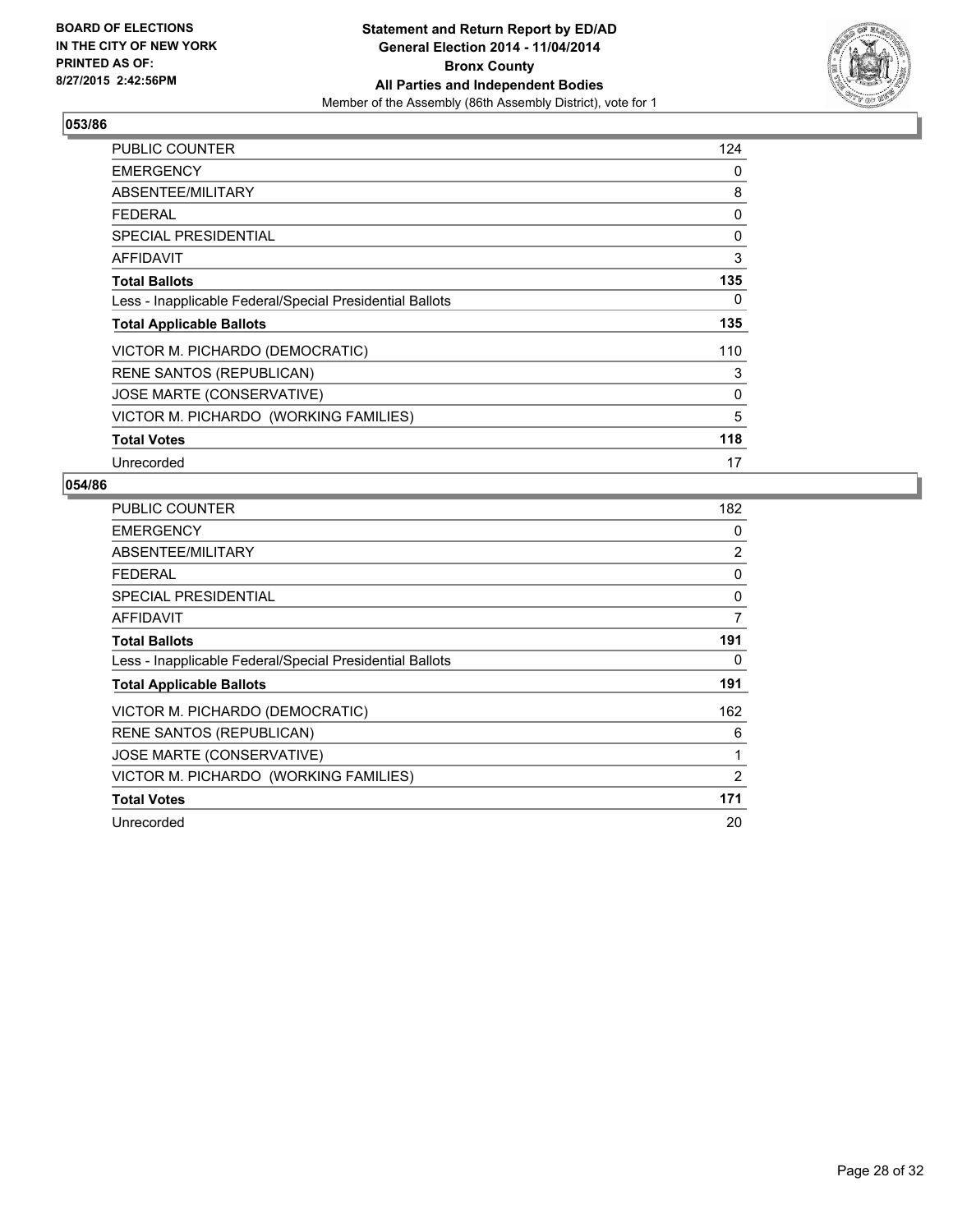

| PUBLIC COUNTER                                           | 199 |
|----------------------------------------------------------|-----|
| <b>EMERGENCY</b>                                         | 0   |
| ABSENTEE/MILITARY                                        | 3   |
| <b>FEDERAL</b>                                           | 0   |
| <b>SPECIAL PRESIDENTIAL</b>                              | 0   |
| <b>AFFIDAVIT</b>                                         | 4   |
| <b>Total Ballots</b>                                     | 206 |
| Less - Inapplicable Federal/Special Presidential Ballots | 0   |
| <b>Total Applicable Ballots</b>                          | 206 |
| VICTOR M. PICHARDO (DEMOCRATIC)                          | 171 |
| <b>RENE SANTOS (REPUBLICAN)</b>                          | 8   |
| <b>JOSE MARTE (CONSERVATIVE)</b>                         | 2   |
| VICTOR M. PICHARDO (WORKING FAMILIES)                    | 5   |
| UNATTRIBUTABLE WRITE-IN (WRITE-IN)                       | 1   |
| <b>Total Votes</b>                                       | 187 |
| Unrecorded                                               | 19  |

| PUBLIC COUNTER                                           | 103 |
|----------------------------------------------------------|-----|
| <b>EMERGENCY</b>                                         | 0   |
| ABSENTEE/MILITARY                                        | 2   |
| <b>FEDERAL</b>                                           | 1   |
| <b>SPECIAL PRESIDENTIAL</b>                              | 0   |
| <b>AFFIDAVIT</b>                                         | 1   |
| <b>Total Ballots</b>                                     | 107 |
| Less - Inapplicable Federal/Special Presidential Ballots | (1) |
| <b>Total Applicable Ballots</b>                          | 106 |
| VICTOR M. PICHARDO (DEMOCRATIC)                          | 89  |
| <b>RENE SANTOS (REPUBLICAN)</b>                          | 2   |
| JOSE MARTE (CONSERVATIVE)                                | 1   |
| VICTOR M. PICHARDO (WORKING FAMILIES)                    | 4   |
| <b>Total Votes</b>                                       | 96  |
| Unrecorded                                               | 10  |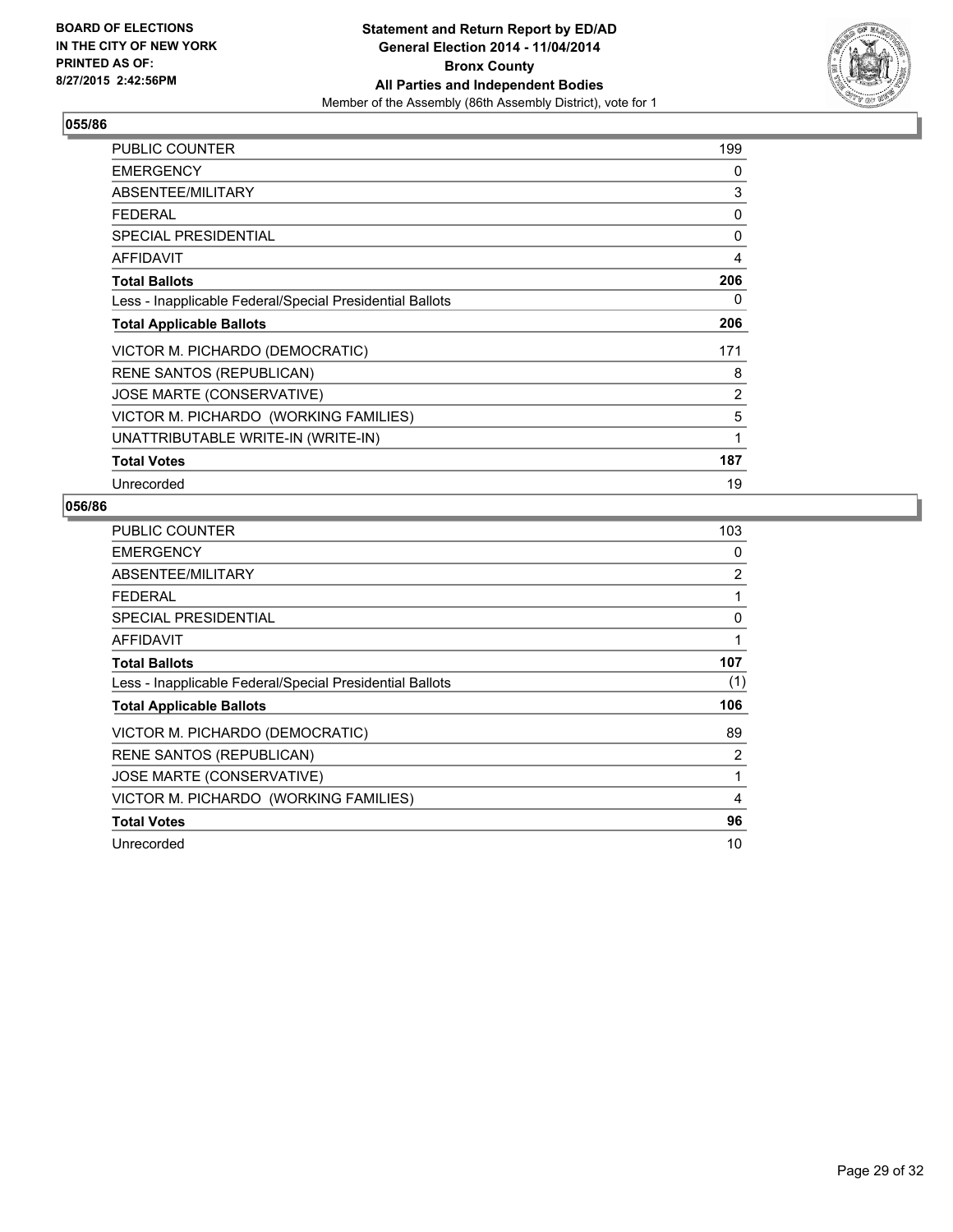

| PUBLIC COUNTER                                           | 117 |
|----------------------------------------------------------|-----|
| <b>EMERGENCY</b>                                         | 0   |
| ABSENTEE/MILITARY                                        | 6   |
| <b>FEDERAL</b>                                           | 0   |
| <b>SPECIAL PRESIDENTIAL</b>                              | 0   |
| AFFIDAVIT                                                | 6   |
| <b>Total Ballots</b>                                     | 129 |
| Less - Inapplicable Federal/Special Presidential Ballots | 0   |
| <b>Total Applicable Ballots</b>                          | 129 |
| VICTOR M. PICHARDO (DEMOCRATIC)                          | 109 |
| <b>RENE SANTOS (REPUBLICAN)</b>                          | 2   |
| JOSE MARTE (CONSERVATIVE)                                | 0   |
| VICTOR M. PICHARDO (WORKING FAMILIES)                    | 2   |
| <b>Total Votes</b>                                       | 113 |
| Unrecorded                                               | 16  |

| <b>PUBLIC COUNTER</b>                                    | 45  |
|----------------------------------------------------------|-----|
| <b>EMERGENCY</b>                                         | 0   |
| ABSENTEE/MILITARY                                        | 1   |
| <b>FEDERAL</b>                                           | 1   |
| <b>SPECIAL PRESIDENTIAL</b>                              | 0   |
| AFFIDAVIT                                                | 3   |
| <b>Total Ballots</b>                                     | 50  |
| Less - Inapplicable Federal/Special Presidential Ballots | (1) |
| <b>Total Applicable Ballots</b>                          | 49  |
| VICTOR M. PICHARDO (DEMOCRATIC)                          | 40  |
| <b>RENE SANTOS (REPUBLICAN)</b>                          | 0   |
| JOSE MARTE (CONSERVATIVE)                                | 0   |
| VICTOR M. PICHARDO (WORKING FAMILIES)                    | 2   |
| <b>Total Votes</b>                                       | 42  |
| Unrecorded                                               | 7   |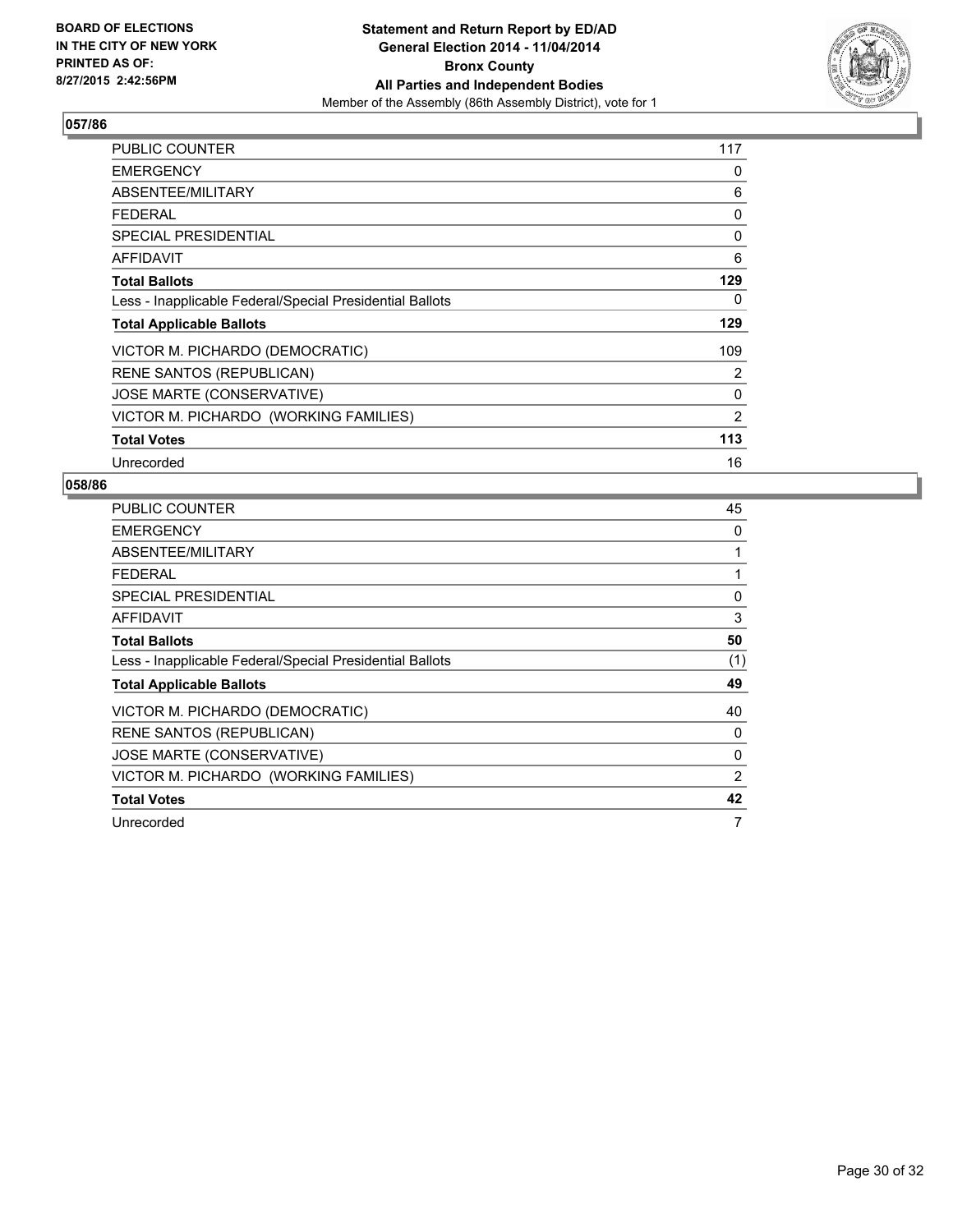

| <b>PUBLIC COUNTER</b>                                    | 58 |
|----------------------------------------------------------|----|
| <b>EMERGENCY</b>                                         | 0  |
| ABSENTEE/MILITARY                                        | 0  |
| <b>FEDERAL</b>                                           | 0  |
| <b>SPECIAL PRESIDENTIAL</b>                              | 0  |
| <b>AFFIDAVIT</b>                                         | 2  |
| <b>Total Ballots</b>                                     | 60 |
| Less - Inapplicable Federal/Special Presidential Ballots | 0  |
| <b>Total Applicable Ballots</b>                          | 60 |
| VICTOR M. PICHARDO (DEMOCRATIC)                          | 54 |
| <b>RENE SANTOS (REPUBLICAN)</b>                          | 2  |
| JOSE MARTE (CONSERVATIVE)                                | 0  |
| VICTOR M. PICHARDO (WORKING FAMILIES)                    | 0  |
| <b>Total Votes</b>                                       | 56 |
| Unrecorded                                               | 4  |

| <b>PUBLIC COUNTER</b>                                    | 8        |
|----------------------------------------------------------|----------|
| <b>EMERGENCY</b>                                         | 0        |
| ABSENTEE/MILITARY                                        | 1        |
| FEDERAL                                                  | 0        |
| SPECIAL PRESIDENTIAL                                     | 0        |
| AFFIDAVIT                                                | 0        |
| <b>Total Ballots</b>                                     | 9        |
| Less - Inapplicable Federal/Special Presidential Ballots | 0        |
| <b>Total Applicable Ballots</b>                          | 9        |
| VICTOR M. PICHARDO (DEMOCRATIC)                          | 9        |
| <b>RENE SANTOS (REPUBLICAN)</b>                          | 0        |
| JOSE MARTE (CONSERVATIVE)                                | 0        |
| VICTOR M. PICHARDO (WORKING FAMILIES)                    | $\Omega$ |
| <b>Total Votes</b>                                       | 9        |